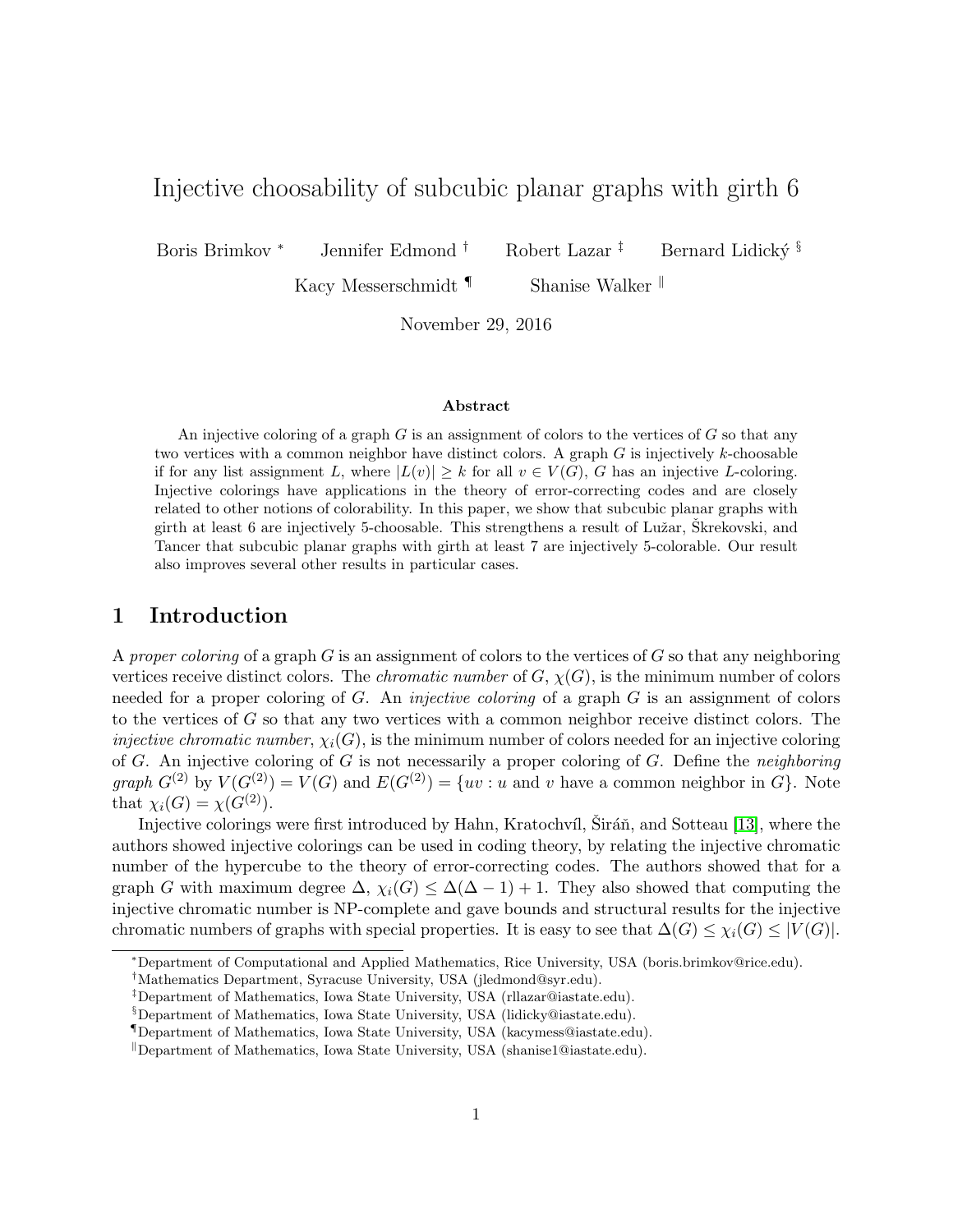For each  $v \in V(G)$ , let  $L(v)$  be a set of colors assigned to v. Then  $L = \{L(v)|v \in V(G)\}\$ is a list assignment of G. Given a list assignment L of G, an injective coloring  $\varphi$  of G is called an injective L-coloring of G if  $\varphi(v) \in L(v)$  for every  $v \in V(G)$ . A graph is injectively k-choosable if for any list assignment L, where  $|L(v)| \geq k$  for all  $v \in V(G)$ , G has an injective L-coloring. The *injective choosability number* of G, denoted  $\chi_i^{\ell}(G)$ , is the minimum k needed such that G is injectively k-choosable. It is clear that  $\chi_i(G) \leq \chi_i^{\ell}(G)$ .

Graphs with low injective chromatic numbers have been studied extensively. A number of authors have studied the injective chromatic number of graphs G in relation to their maximum degree,  $\Delta(G)$ , or their maximum average degree, mad $(G) = \max_{H \subset G} \{2|E(H)|/|V(H)|\}$ , for instance  $[3, 4, 5, 16]$  $[3, 4, 5, 16]$  $[3, 4, 5, 16]$  $[3, 4, 5, 16]$ . As mad $(G) < \frac{2g(G)}{g(G)-1}$  $\frac{2g(G)}{g(G)-2}$  for all planar graphs, we can compute a bound for the girth of G,  $g(G)$ , given mad(G). Table [1](#page-2-0) consists of results for the injective chromatic number and the injective choosability number of graphs which depend on planarity, the maximum degree, the maximum average degree, and the girth.

For a planar graph G with girth at least 6 and any maximum degree  $\Delta$ , the best known result about the injective chromatic number is  $\chi_i(G) \leq \Delta + 3$  [\[11\]](#page-17-5). In this paper, we improve this result for the case  $\Delta = 3$ . Moreover, we improve the result of Lužar, Skrekovski, and Tancer [\[16\]](#page-17-4) by decreasing the girth condition and by changing to injective list coloring. We also improve the other two highlighted bounds in Table [1](#page-2-0) in special cases.

#### <span id="page-1-0"></span>**Theorem 1.** Every planar graph G with  $\Delta(G) \leq 3$  and  $g(G) \geq 6$  is injectively 5-choosable.

This theorem is a step towards the conjecture of Chen, Hahn, Raspaud, and Wang [\[5\]](#page-17-3) that all planar subcubic graphs are injectively 5-colorable. In order to prove Theorem [1](#page-1-0) we prove a slightly stronger result in Theorem [2.](#page-1-1) Let G be a graph and let L be a list assignment. A precolored path in G is a path  $P_k$  on k vertices where  $|L(v)| = 1$  for all  $v \in V(P_k)$  and there is at most one vertex  $v \in V(P_k)$  with a neighbor in  $G-P_k$ . Moreover,  $\deg_{P_k}(v)$  is maximal among the other vertices in  $P_k$ and v has at most one neighbor in  $G - P_k$ . Vertices with lists of size one are called precolored. The set of all precolored vertices  $P$  in G is proper if the lists of precolored vertices give a proper coloring of  $G^{(2)}$  when restricted to P. That is, the precolored vertices do not conflict among themselves.

<span id="page-1-1"></span>**Theorem 2.** Let G be a plane graph with  $\Delta(G) \leq 3$  and  $g(G) \geq 6$ . Let  $\mathcal{P} \subseteq V(G)$ . Let L be a list assignment of G such that  $|L(v)| \geq 5$  for  $v \in V(G) \setminus \mathcal{P}$  and  $|L(v)| = 1$  for  $v \in \mathcal{P}$ . If the precolored vertices are proper, are all in the same face, form at most two precolored paths, each of which is on at most three vertices, then G is injectively L-colorable.

## 2 Preliminaries

The following notation shall be used in the sequel. A k-vertex is a vertex of degree k. We denote the degree of a vertex v by deg(v). We denote the set of neighbors of v by  $N(v)$  and  $N(v) \cup \{v\}$ by  $N[v]$ . If we want to stress that the degree or neighborhood is in a particular graph  $G$ , we use subscript G, e.g.  $deg_G(v)$ . A *cut edge* or *bridge* is an edge which, when removed, increases the number of components in G. Given  $S \subset V$ , the induced subgraph  $G[S]$  is the subgraph of G whose vertex set is  $S$  and whose edge set consists of all edges of  $G$  which have both ends in  $S$ .

The length of a face f, denoted by  $\ell(f)$ , is the length of a closed walk around the boundary of f. This is the same as the number of edges incident to f plus the number of cut edges incident to f. A face of length  $\ell$  is called an  $\ell$ -face. A graph G is planar if it is possible to draw G in the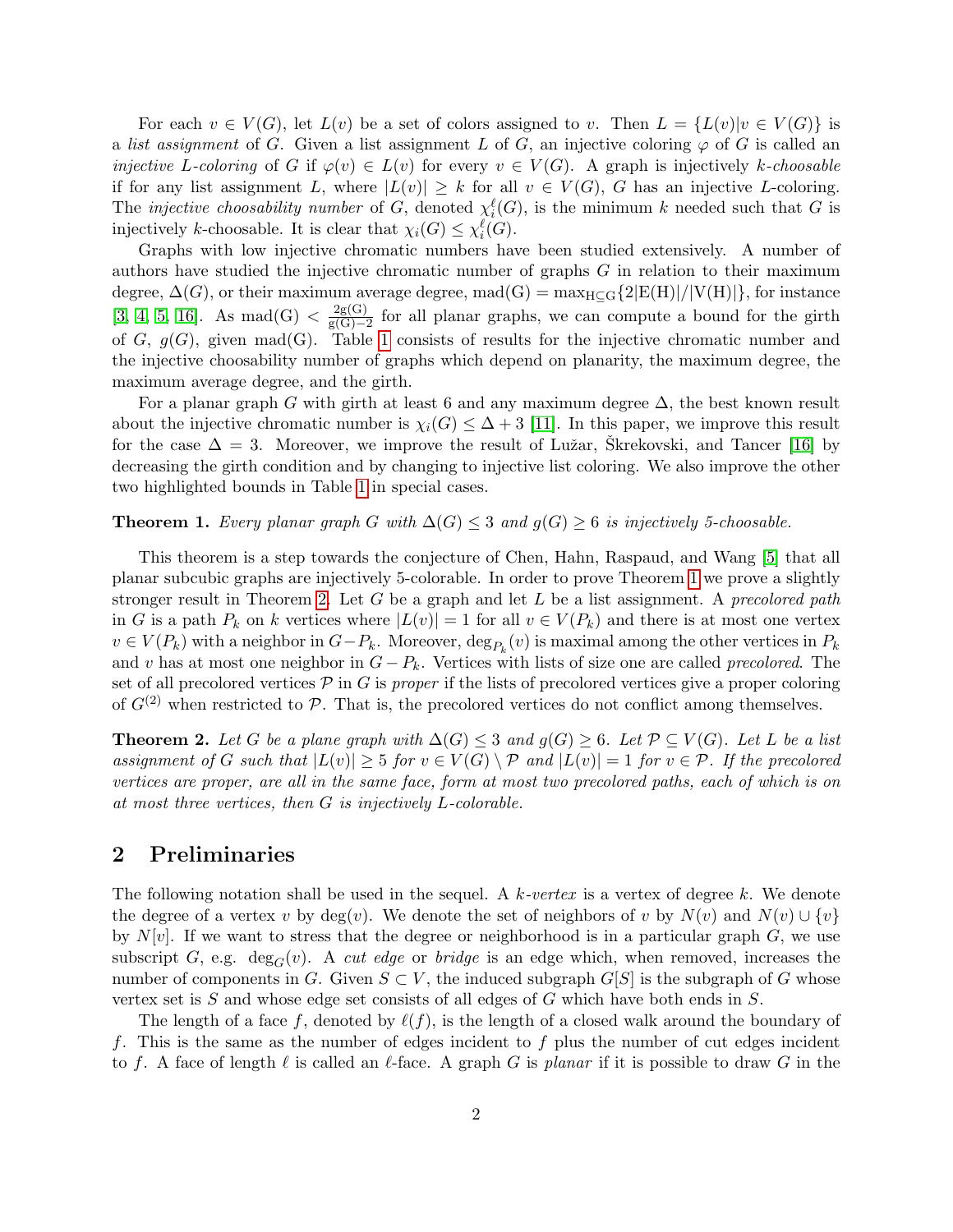| <b>Bounds</b>                      | Planar         | $\Delta(G)$ | mad(G)                 | g(G)        | Authors                                       |  |  |
|------------------------------------|----------------|-------------|------------------------|-------------|-----------------------------------------------|--|--|
| $\chi_i(G) \leq \Delta + 1$        | Yes            | $\geq 18$   |                        | $\geq 6$    | Borodin and Ivanova<br>$\lceil 3 \rceil$      |  |  |
| $\chi_i(G) \leq \Delta + 3$        | Yes            |             |                        | $\geq 6$    | Dong and Lin<br>$\vert 11 \vert$              |  |  |
| $\chi_i(G) \leq \Delta + 3$        | N <sub>o</sub> |             | $\frac{14}{5}$         | $\geq 7^*$  | Doyon, Hahn, and Raspaud<br>$\left[12\right]$ |  |  |
| $\chi_i(G) \leq \Delta + 4$        | No             |             | $< 3\,$                | $\geq 6^*$  | Doyon, Hahn, and Raspaud<br> 12               |  |  |
| $\chi_i(G) \leq \Delta + 8$        | N <sub>o</sub> |             | $\langle \frac{10}{3}$ | $\geq 5^*$  | $\left[12\right]$<br>Doyon, Hahn, and Raspaud |  |  |
| $\chi_i(G) \leq 5$                 | Yes            | $\leq 3$    |                        | $\geq 7$    | Lužar, Škrekovski, and Tancer [16]            |  |  |
| $\chi_i^{\ell}(G) \leq \Delta + 1$ | N <sub>o</sub> |             | $\frac{5}{2}$          | $\geq 10^*$ | Cranston, Kim and Yu $[9]$                    |  |  |
| $\chi_i^{\ell}(G) \leq \Delta + 1$ | Yes            | $\geq 4$    |                        | $\geq 9$    | Cranston, Kim and Yu<br> 9                    |  |  |
| $\chi_i^{\ell}(G) = \Delta$        | Yes            | $\geq 4$    |                        | $\geq 13$   | Cranston, Kim and Yu $[9]$                    |  |  |
| $\chi_i^{\ell}(G) = \Delta$        | $\rm No$       |             | $< \frac{42}{19}$      | $\geq 21^*$ | Cranston, Kim and Yu [9]                      |  |  |
| $\chi_i^{\ell}(G) \leq 5$          | N <sub>o</sub> | $\geq 3$    | $< \frac{36}{13}$      | $\geq 8^*$  | Cranston, Kim and Yu [10]                     |  |  |
| $\chi_i^{\ell}(G) \leq \Delta + 2$ | N <sub>o</sub> | $\geq 4$    | $< \frac{14}{5}$       | $\geq 7^*$  | Cranston, Kim and Yu [10]                     |  |  |
| $\chi_i^{\ell}(G) \leq \Delta + 1$ | Yes            | $\geq 24$   |                        | $\geq 6$    | Borodin and Ivanova<br>$\lceil 2 \rceil$      |  |  |
| $\chi_i^{\ell}(G) \leq \Delta + 2$ | Yes            | $\geq 12$   |                        | $\geq 6$    | Li and Xu $[14]$                              |  |  |
| $\chi_i^{\ell}(G) \leq \Delta + 2$ | Yes            | $\geq 8$    |                        | $\geq 6$    | Bu and Lu $[6]$                               |  |  |
| $\chi_i^{\ell}(G) \leq \Delta + 3$ | Yes            |             |                        | $\geq 6$    | Chen and Wu<br> 7                             |  |  |
| $\chi_i^{\ell}(G) \leq \Delta + 4$ | Yes            | $\geq 30$   |                        | $\geq 5$    | Li and Xu $[14]$                              |  |  |
| $\chi_i^{\ell}(G) \leq \Delta + 5$ | Yes            | $\geq 18$   |                        | $\geq 5$    | Li and Xu $[14]$                              |  |  |
| $\chi_i^{\ell}(G) \leq \Delta + 6$ | Yes            | $\geq 14$   |                        | $\geq 5$    | Li and Xu $[14]$                              |  |  |
| $\chi_i^{\ell}(G) \leq 5$          | Yes            | $\leq 3$    |                        | $\geq 6$    | This paper                                    |  |  |

<span id="page-2-0"></span>Table 1: Known results on the injective chromatic number and injective list chromatic number. A 'Yes' in the 'Planar' column indicates that the result holds only for planar graphs, and a 'No' indicates that the result holds for both planar and non-planar graphs. A  $*$  in the ' $g(G)$ ' column indicates that the girth was obtained using the bound mad(G)  $\langle \frac{2g(G)}{g(G)-1} \rangle$  $\frac{2g(G)}{g(G)-2}$ . Results in [\[9,](#page-17-7) [10\]](#page-17-8) are state for injective coloring. However, the same proofs work also for injective list coloring.

plane without edge crossings;  $G$  is plane if it is drawn in the plane without edge crossings. The set of faces of a plane graph G will be denoted by  $F(G)$ . We say that a 2-vertex v is nearby f if v is adjacent to a vertex which is incident to f but v is not incident to f itself. The set of all 2-vertices incident to a face f will be denoted as  $I(f)$ :

$$
I(f) = \{ v \in V(G) : \text{deg}(v) = 2, v \text{ is incident to } f \}.
$$

The set of all 2-vertices nearby to a face f will be denoted as  $N(f)$ :

$$
N(f) = \{v \in V(G) : \text{deg}(v) = 2, v \text{ is nearby } f\}.
$$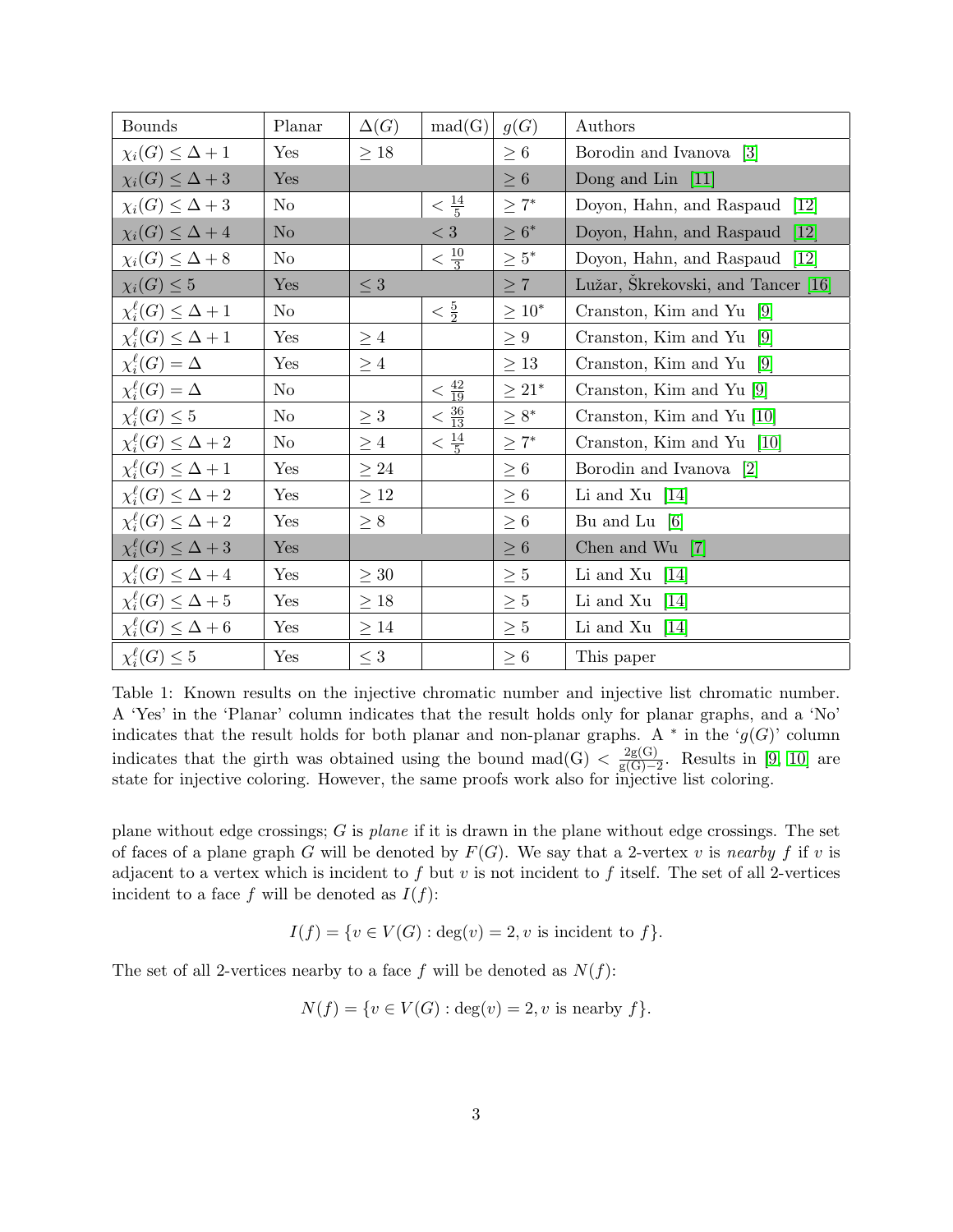#### 2.1 Overview of Method

In order to prove Theorem [2,](#page-1-1) we use the discharging method. We start with a minimum counterexample and assign initial charges to all vertices and faces of G. By Euler's formula, the sum of charges of all vertices and faces of  $G$  is negative. Next, we apply rules that move charges between faces and vertices while preserving the sum of the charges. By the minimality of G, certain subgraphs cannot appear in G. We call these subgraphs reducible configurations. By using the fact that G does not contain any *reducible configurations*, we show that the final charge of every face and every vertex of G is nonnegative, contradicting that the sum of all charges is negative. For further details and examples of the discharging method, see [\[8\]](#page-17-13).

# 3 Proof of Theorem [2](#page-1-1)

In this section, we prove Theorem [2.](#page-1-1) Let  $G$  be a minimum counterexample. The minimality of  $G$  is defined by first minimizing the number of connected components of  $G$ , then, subject to that, minimizing the number of non-precolored vertices, and finally, subject to the first two conditions, maximizing the number of precolored vertices. Recall that G is a plane graph with  $\Delta(G) \leq 3$  and  $g(G) \geq 6$ . Let L be a list assignment for G such that the precolored vertices are proper and form at most two precolored paths, each on at most three vertices in the same face of  $G$ , and such that there is no injective L-coloring of G. Denote the set of all precolored vertices by  $P$ . Note that there are at most six vertices in P.

By the minimality of  $G$ , we obtain that  $G$  is connected. In addition, each subgraph of  $G$ with fewer non-precolored vertices is injectively  $L$ -colorable. Moreover, if  $G'$  is a connected graph obtained from G by adding precolored vertices which still satisfies the assumptions of Theorem [2,](#page-1-1) then  $G'$  is injectively  $L$ -colorable.

#### 3.1 Preliminary observations

We first make some preliminary observations about the structure of G.

<span id="page-3-1"></span>Claim 3. Every precolored path is on three vertices, every vertex of  $P$  has degree one or three in G. and there are at least two vertices that are not precolored.

Proof. If P is a precolored path on less than 3 vertices, then we can add a new precolored vertex to one end of P, contradicting the maximality of  $|\mathcal{P}|$ .

Suppose for contradiction there exists  $v \in \mathcal{P}$  with  $\deg_G(v) = 2$ . Since each precolored path P has three vertices and by the assumptions of Theorem [2,](#page-1-1) only the middle vertex of P can be adjacent to a vertex in  $G - P$ , v is a middle vertex of a precolored path. However,  $\deg_P (v) = 2$ . Since G is connected, we get  $P = G$ . Since P is proper, there exists an injective L-coloring of G, which is a contradiction.

Suppose v is the only non-precolored vertex. Then  $\deg(v) \leq 2$  and G is a tree. Therefore, v has at most four neighbors in  $G^{(2)}$  and G is injectively L-colorable, a contradiction.  $\Box$ 

<span id="page-3-0"></span>Claim 4. If  $v_1$  and  $v_2$  are two distinct 2-vertices, then the distance between them is at least four.

*Proof.* Let  $v_1$  and  $v_2$  be distinct 2-vertices that are endpoints of a path Z of length  $\ell$ , where  $\ell \leq 3$ . Let  $G'$  be obtained from G by removing the vertices of Z. By the minimality of G, there exists an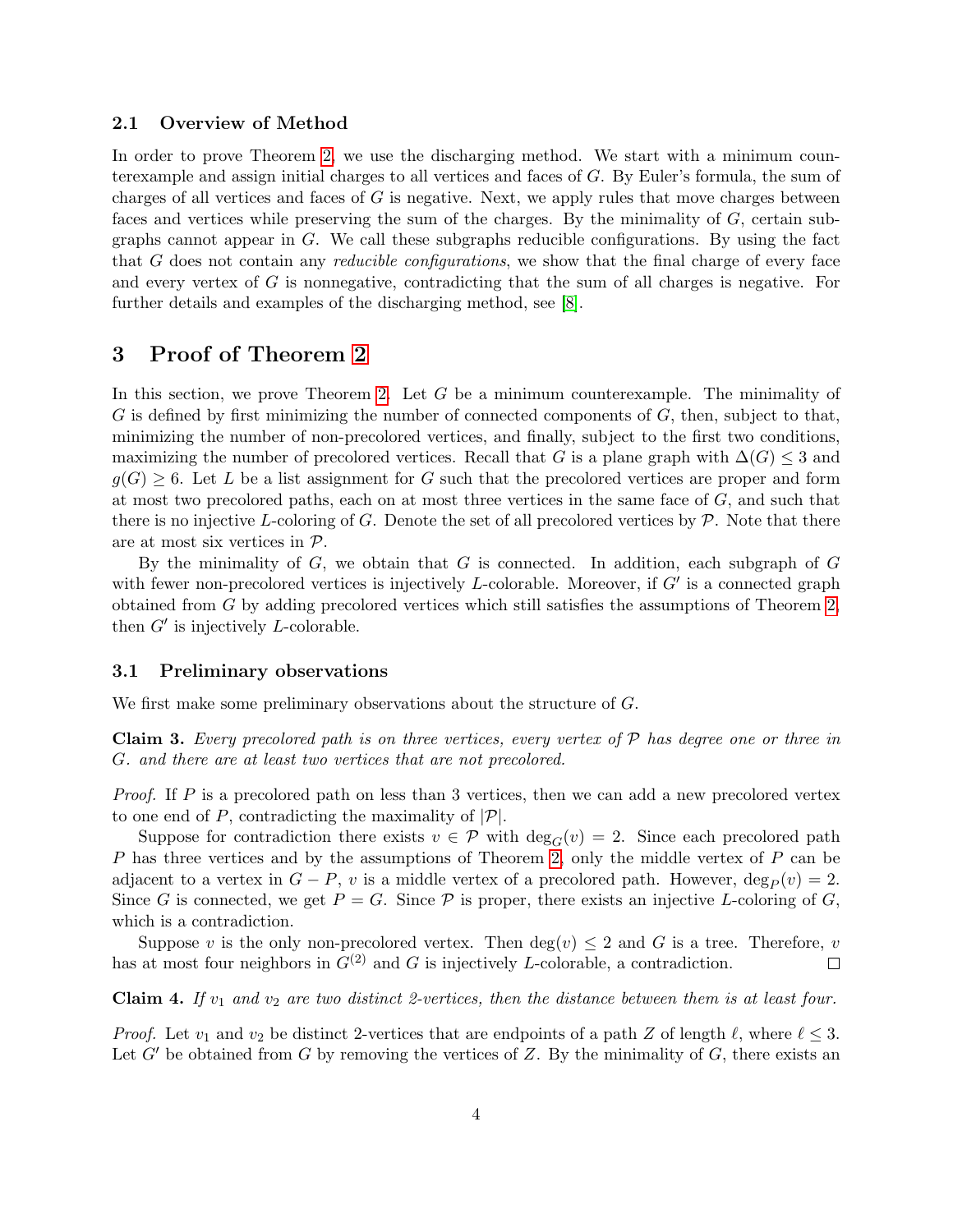| Shape | List<br><b>Size</b> | $2$ -vertex | With External Edge |
|-------|---------------------|-------------|--------------------|
|       |                     |             |                    |
| ∩     | 2                   | ∩           |                    |
| Λ     | 3                   |             |                    |
|       | 4                   |             |                    |
|       | 5                   |             |                    |

<span id="page-4-1"></span>Table 2: Key of list sizes.



<span id="page-4-0"></span>Figure 1: Path Z connecting two vertices of distance at most three in Claim [4.](#page-3-0) Dashed edges and gray vertices correspond to (possible) edges and vertices of G outside of Z.

injective L-coloring  $\varphi$  of G'. Observe that the subgraph of  $G^{(2)}$  induced by  $V(G')$  is the same as  $G'^{(2)}$ .

Let  $L_Z$  be a list assignment for  $Z$  defined in the following way:

$$
L_Z(v)=L(v)\setminus\{\varphi(u):u\in N_{G^{(2)}}(v)\cap V(G')\}.
$$

See Figure [1](#page-4-0) for possible cases based on  $\ell$ , and refer to Table [2](#page-4-1) for shape meanings in Figure 1 and subsequent figures. In all three cases,  $|L_Z(v_i)| \geq 2$  for  $i \in \{1,2\}$  and all the remaining vertices of Z have at least one color available. Hence there exists an injective  $L_z$ -coloring  $\rho$  of Z.

Observe that  $\rho$  and  $\varphi$  form an injective L-coloring of G, which is a contradiction.  $\Box$ 

<span id="page-4-2"></span>**Claim 5.** If  $e = uv$  is a bridge in G, then u or v is in P.

*Proof.* Suppose for contradiction that  $e = uv$  is a bridge and neither u nor v is precolored. Denote the two connected components of  $G-e$  by  $X_u$  and  $X_v$  where  $u \in V(X_u)$  and  $v \in V(X_v)$ . Moreover, if possible, pick e such that  $X_v$  does not contain any precolored vertices.

First we show that each of u and v have a neighbor in  $\mathcal{P}$ . To show this, assume that either  $X_v$ does not contain any precolored vertices, or if both  $X_u$  and  $X_v$  contain precolored vertices, that v is not adjacent to any of them.

By the minimality of G, there exists an injective L-coloring  $\varphi$  of  $X_u$ . Let  $X'_v = G[X_v \cup N[u]]$ . We create a list assignment L' for  $X'_v$ , where  $L'(y) = L(y)$  if  $y \in V(X_v)$  and  $L'(y) = {\varphi(y)}$  if  $y \in V(X_u)$ .

Observe that  $X'_v$  with  $L'$  is a plane graph with at most two precolored paths, one on the vertices  $N[u] \cap X_u$  and possibly another one in  $X_v$ . Moreover, the set of precolored vertices in L' is proper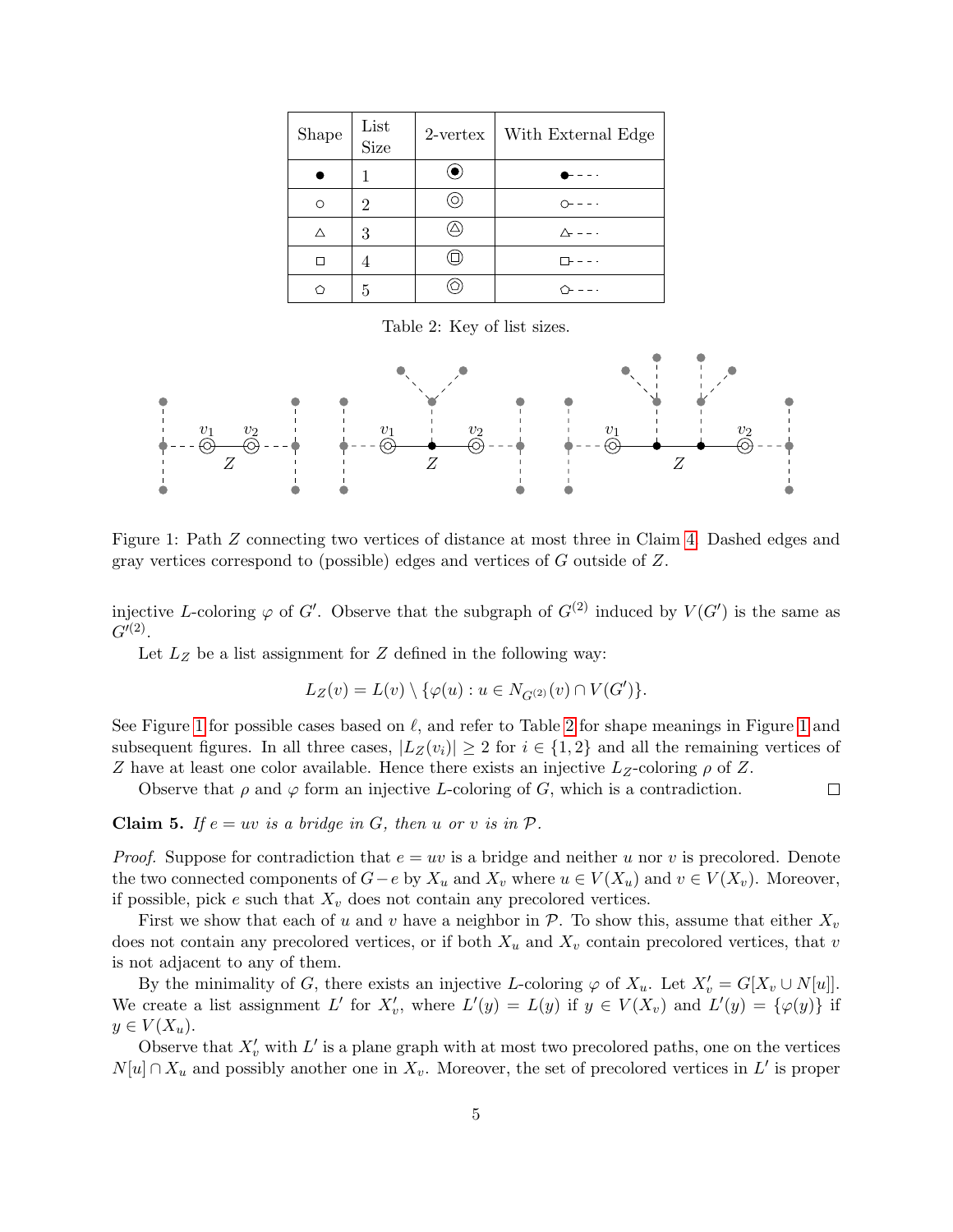since v is not adjacent to precolored vertices in  $X_v$ . Finally, if there are two precolored paths in  $X'_v$ , they must both be part of the outer face F since the two precolored paths in G are in F. Hence  $e$  is also in  $F$ .

By the minimality of G,  $X'_v$  has an injective L'-coloring  $\rho$ . Since  $\rho$  and  $\varphi$  agree on u and its neighbors in  $X_u$ , it is possible to combine  $\varphi$  and  $\rho$  into an injective L-coloring of G, which is a contradiction.

Hence we conclude that each u and v have a neighbor in  $P$ . By Claim [4,](#page-3-0) u cannot be a 2-vertex. Then u is a 3-vertex and has a non-precolored neighbor w distinct from v. Since uv is a bridge, uw is also a bridge. Since only two vertices in  $G - \mathcal{P}$  have neighbors in  $\mathcal{P}$ , we get a contradiction with our choice of e since vw is a bridge and the connected component of  $G - vw$  containing w has no precolored vertices.  $\Box$ 

#### <span id="page-5-0"></span>**Claim 6.** If a vertex v has two precolored neighbors, then v is also precolored.

*Proof.* Suppose for contradiction that v is not precolored. If v is a vertex of degree two, the connectivity of G implies that v is the only non-precolored vertex, contradicting Claim [3.](#page-3-1) If v is a vertex of degree three, then consider its non-precolored neighbor  $w$ . The edge  $vw$  has no endpoint precolored and it is a bridge, contradicting Claim [5.](#page-4-2)  $\Box$ 

<span id="page-5-1"></span>**Claim 7.** If v is a vertex of degree one in  $G$ , then v is precolored.

*Proof.* Suppose for contradiction that  $v$  is a vertex of degree one that is not precolored. By the minimality of G, there exists an injective L-coloring  $\varphi$  of  $G - v$ . Since v has at most 4 neighbors in  $G^{(2)}$  and  $|L(v)| \geq 5$ , it is possible to extend  $\varphi$  to an injective L-coloring of G, which is a contradiction to the minimality of G.  $\Box$ 

Claim 8. Every face of  $G - P$  is bounded by a cycle.

*Proof.* Claims [5,](#page-4-2) [6,](#page-5-0) and [7](#page-5-1) imply that  $G - P$  is bridgeless and every face f of  $G - P$  is bounded by a cycle of length  $\ell(f)$ .  $\Box$ 

<span id="page-5-2"></span>**Claim 9.** Let  $e_1$  and  $e_2$  be edges with distinct endpoints such that  $G - \{e_1, e_2\}$  is disconnected but neither  $e_1$  nor  $e_2$  is a bridge. Then each connected component of  $G - \{e_1, e_2\}$  contains precolored vertices. In particular, both  $e_1$  and  $e_2$  are in the outer face.

*Proof.* Let  $e_1$  and  $e_2$  be edges with distinct endpoints such that  $G - \{e_1, e_2\}$  is disconnected but neither  $e_1$  nor  $e_2$  is a bridge.

Since neither  $e_1$  nor  $e_2$  is a bridge,  $G - \{e_1, e_2\}$  contains exactly two connected components X and  $Y$ . Suppose for contradiction that  $Y$  does not contain any precolored vertices.

By the minimality of G, there is an injective L-coloring  $\varphi$  of X. Let  $u_i$  be a vertex of  $e_i$  in  $V(X)$ for  $i \in \{1,2\}$ . Notice that neither  $u_1$  nor  $u_2$  is precolored since precolored vertices are incident only to bridges.

Next we build a graph Y' and a list assignment L'. We start with  $Y' = Y$  and define  $L'(v) = L(v)$ for all  $v \in V(Y')$ . Then for  $i \in \{1,2\}$  we add  $u_i$  and  $e_i$  to Y' and define  $L'(u_i) = \varphi(u_i)$ . Then for every  $x \in N_X(u_i)$  we add to Y' a new vertex  $u_i^x$  adjacent to  $u_i$  and define  $L'(u_i^x) = \varphi(x)$ ; see Figure [2.](#page-6-0)

Notice that if  $u_1$  and  $u_2$  have a common neighbor x, there are two vertices  $u_1^x$  and  $u_2^x$  corresponding to x in Y'. Similarly, if  $u_1$  and  $u_2$  are adjacent in G, we have edges  $u_1u_1^{u_2}$  and  $u_2u_2^{u_1}$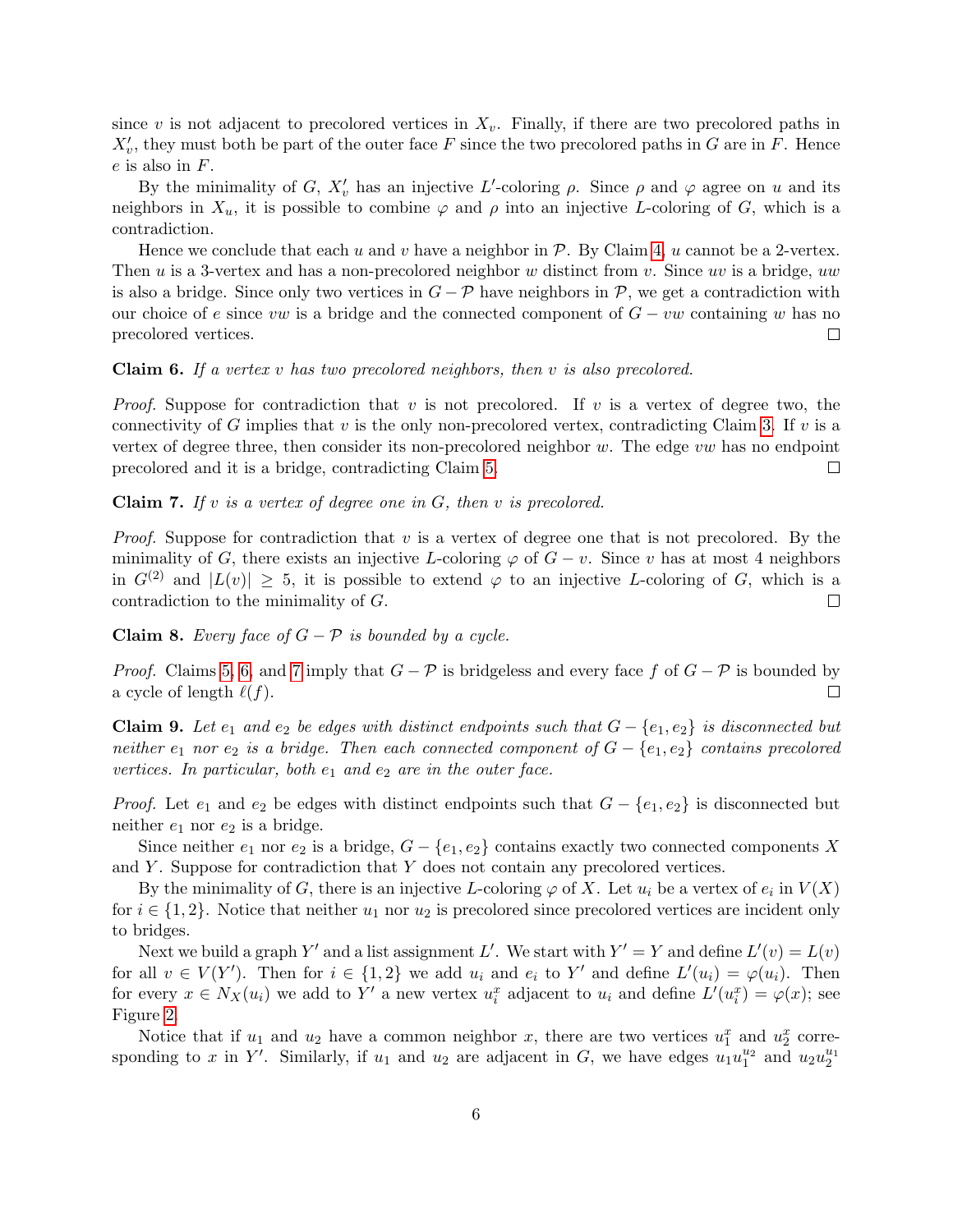

<span id="page-6-0"></span>Figure 2: Dealing with edges  $e_1$  and  $e_2$  that form a cut in Claim [9.](#page-5-2)

instead of the edge  $u_1u_2$  in Y'. We do this to keep the assumption that precolored vertices form two paths. Since  $e_1$  and  $e_2$  do not share vertices, the precolored vertices in Y' with L' are proper.

By the minimality of G, there is an injective L'-coloring  $\rho$  of Y'. Since  $\varphi$  and  $\rho$  agree on  $u_1, u_2$ and their neighbors in X, it is possible to combine  $\varphi$  and  $\rho$  and obtain an injective L-coloring of G, which is a contradiction.  $\Box$ 

#### <span id="page-6-1"></span>3.2 Reducible Configurations

A configuration is a pair  $(H, md)$ , where H is a plane graph and md is a mapping  $md: V(H) \to \mathbb{N}$ . The notation  $md$  stands for maximum degree.

A basic reducible configuration is a configuration  $(H, md)$ , where H is one of the plane graphs  $C_{2,1}, \ldots, C_{10,3}$  depicted in Figures [7–](#page-10-0)[12](#page-15-0) and md of a vertex v can be read from the figure of H by adding the degree of v and the number of incident dashed edges. We denote the set of basic reducible configurations by B.

Also note the graphs in Figures [7](#page-10-0)[–12](#page-15-0) are embedded in the plane and each face, except the outer face, bounded by a cycle C is labeled with a number  $\ell$  equal to the size of C. If we are dealing with the outer face  $F$ , the cycle C does not form the entire boundary of  $F$  as  $F$  could also contain precolored vertices. In this case,  $\ell$  corresponds to the length of the outer face of  $G-\mathcal{P}$ . Figures [7–](#page-10-0)[12](#page-15-0) are moved to the next section in order to make it easier for the reader to find them when they are actually needed.

Next we obtain the set of *reducible configurations*  $\mathcal{R}$  by taking  $\mathcal{B}$  together with configurations obtained from  $(H, md) \in \mathcal{B}$ ; these are obtained by identification of two vertices of degree 1 into a new vertex w and defining  $md(w) = 2$ . We keep in R only configurations with plane graphs of girth at least 6.

We say that  $(H, md)$  appears in G if G contains a subgraph  $H'$  isomorphic to H and for every vertex v of H',  $deg_G(v) \leq md(v)$ , where md is defined on H' by its isomorphism to H.

We plan to show that no reducible configuration  $(H, md)$  appears in G. If  $(H, md)$  appears in G, we wish to obtain a contradiction by finding an injective L-coloring  $\varphi$  of  $G - H'$ , where  $H'$ is the isomorphic copy of H, and then by extending  $\varphi$  to an injective L-coloring to H'. To this end, we need to consider the subgraph W of  $G^{(2)}$  induced by vertices of H'. It may happen that W is not isomorphic to  $H^{(2)}$  if  $H'$  is not an induced subgraph of G or some of the vertices in  $H'$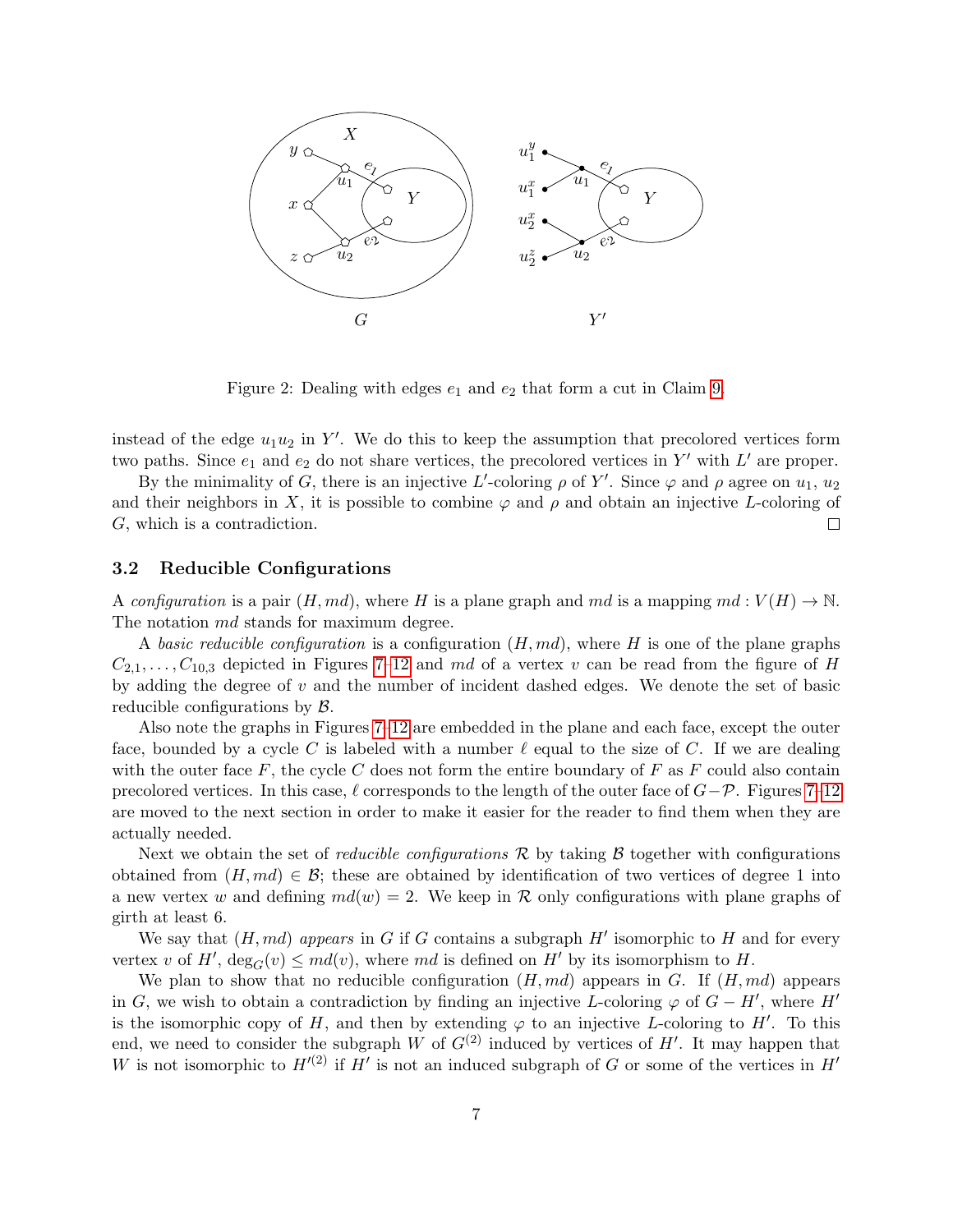have a common neighbor that is not in  $H'$ . We cover these cases by expanding the set of reducible configurations, as follows.

Let  $\mathcal A$  be obtained from  $\mathcal R$  by possibly repeating any of the following operations to configurations  $(H, md)$  already in A:

- Add an edge between two vertices u and v where  $md(u) > deg(u)$  and  $md(v) > deg(v)$ .
- Add a new vertex w adjacent to u and v where  $md(u) > deg(u)$  and  $md(v) > deg(v)$  and let  $md(w) = 3.$

Notice that each operation decreases the number of vertices v in H where  $deg(v) < md(v)$ , hence A is finite. We call A all reducible configurations. Note also that if  $(H, md) \in \mathcal{R}$  appears in G then there exists  $(H', md') \in \mathcal{A}$  such that G contains an isomorphic copy X of H' and  $H'(2)$  is isomorphic to  $G^{(2)}$  restricted to the vertices of X.

Let  $\mathcal{E} = \{X_1, X_2, X_3, X_4\}$  be the configurations from A that are depicted in Figures [3](#page-7-0) and [4.](#page-8-0) The configurations in  $\mathcal E$  are not injectively colorable from the depicted lists. We call these configurations exceptions.



<span id="page-7-0"></span>Figure 3: Exceptional graphs  $X_1, X_2$  and  $X_3$ .

<span id="page-7-1"></span>**Claim 10.** If  $(H, md) \in \mathcal{A} \setminus \mathcal{E}$  then  $(H, md)$  does not appear in G.

*Proof.* Suppose for contradiction that some  $(H, md) \in \mathcal{A}$  appears in G. Let H' be the isomorphic copy of H in G. Assume that H is as large as possible. That means  $H'$  is an induced subgraph of G and no pair of vertices of  $H'$  have a common neighbor in  $G - H'$ .

By the minimality of G, there exists an injective L-coloring  $\varphi$  of  $G-H'$ . Create a list assignment L' from L by removing the colors used on neighbors in  $G^{(2)} - H'$ , that is for every  $v \in V(H')$ ,

$$
L'(v) = L(v) \setminus \{ \varphi(x) : vx \in E(G^{(2)}) \text{ and } x \in V(G) \setminus V(H') \}.
$$

We depict  $|L'(v)|$  for configurations in  $\mathcal{B}$  in Figures [7](#page-10-0)-12 by the shape of vertices. Refer to Table [2](#page-4-1) for shape meanings.

Using a computer program written in Sage, we verified that  $H'$  has an injective L'-coloring  $\varphi_{H'}$ . Notice  $(G - H')^{(2)}$  is the same as  $G^{(2)} - H'$  since every vertex in H' has at most one neighbor in  $G-H'$ . Hence  $\varphi_{H'}$  and  $\varphi$  can be combined into an injective L-coloring of G, which is a contradiction.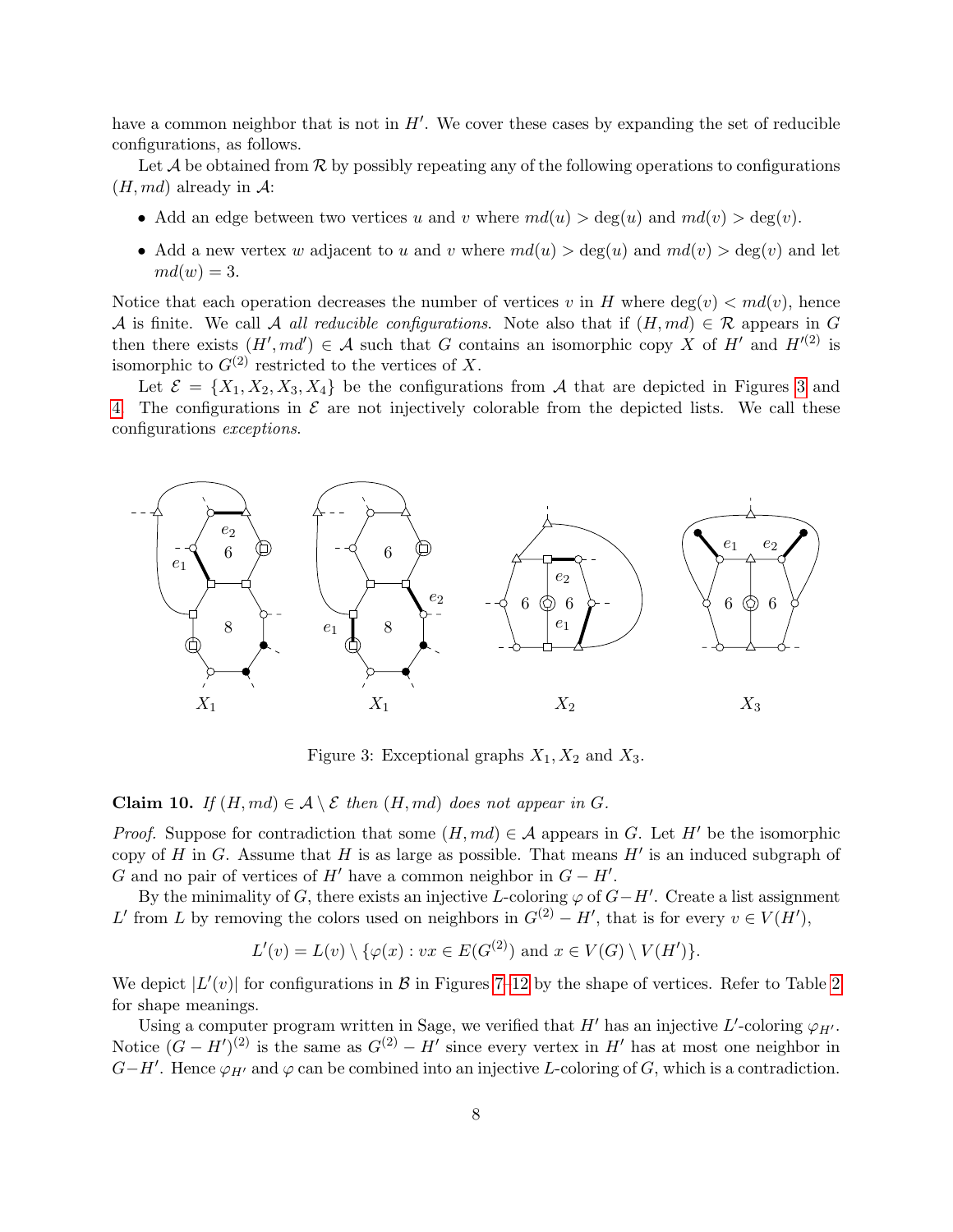

<span id="page-8-0"></span>Figure 4: Configurations in  $X_4$  and its neighbor graph with two components  $C_1$  and  $C_2$ , where  $C_1$ is drawn with thick edges.

The computer program verifies injective  $L'$ -colorability of  $H'$  by a greedy coloring or by finding an Alon-Tarsi orientation (cf.  $[1]$ ) on the neighboring graph of  $H'$ . Both of these methods work only with list sizes and not with the actual contents of the lists. The method used is denoted next to the labels in Figures [7–](#page-10-0)[12](#page-15-0) by using AT for Alon-Tarsi and G for greedy. The program we used can be obtained at <http://orion.math.iastate.edu/lidicky/pub/injective6/>.  $\Box$ 

Now we deal with the exceptions in  $\mathcal{E}$ . Let  $C_{2,2}^{\star}$  be the configuration depicted in Figure [5.](#page-9-0)

<span id="page-8-1"></span>**Claim 11.** If  $(H, md) \in \mathcal{E}$  and  $(H, md)$  appears in G, then it is  $C_{2,2}^{\star}$ .

*Proof.* We use Claim [9](#page-5-2) to show that if any of the configurations  $X_1, X_2, X_3$  appear in G, then it must be  $C_{2,2}^{\star}$ . The thick edges in Figure [3](#page-7-0) are edges  $e_1$  and  $e_2$  in Claim [9.](#page-5-2) Notice that  $G - \{e_1, e_2\}$ is disconnected.

If neither  $e_1$  nor  $e_2$  is a bridge, then only one connected component contains precolored vertices and the vertices of  $e_1$  and  $e_2$  are not precolored. Also, notice that  $X_1$  can be embedded in two different ways that are suggested by the dotted edges, but both cases contain the desired edges  $e_1$ and  $e_2$ .

Suppose one of  $e_1$  or  $e_2$  is a bridge. By Claim [5,](#page-4-2) the other is also a bridge and both are incident to precolored vertices. This can happen only in  $X_3$  and we obtain configuration  $C_{2,2}^{\star}$ . Finally, suppose  $(X_4, md)$  appears in G. Let  $X'_4$  be the isomorphic copy of  $X_4$  in G. Notice that  $X_4$  is a bipartite graph, hence  $X_4^{\prime(2)}$  $\frac{d^{(2)}}{4}$  has two connected components; see Figure [4,](#page-8-0) right. Let v be the vertex of degree 2 in  $X'_4$  with  $md(v) = 2$ . Denote the bipartition of  $X'_4$  by  $C_1$  and  $C_2$ , where  $v \in C_1$ .

If we try to use the procedure of Claim [10](#page-7-1) on  $(X_4, md)$ , then a coloring of  $G - X'_4$  does not have to extend to  $C_1$  since  $C_1^{(2)}$  $\frac{1}{1}$  contains a triangle with lists of size two at every vertex, but the procedure from Claim [10](#page-7-1) does work on  $C_2$ . Notice that  $C_2^{(2)}$  $2^{(2)}$  is 3-choosable; see Figure [4.](#page-8-0)

By the minimality of G we obtain an injective L-coloring  $\varphi$  of  $G-v$ . Since v has four neighbors in  $G^{(2)}$  and  $|L(v)| = 5$ ,  $\varphi$  can be extended to v. However,  $\varphi$  might not be an injective coloring of G as the neighbors of v in  $C_2$  are not adjacent in  $(G - v)^{(2)}$  but they are adjacent in  $G^{(2)}$ . Thus, we fix  $\varphi$  by uncoloring vertices in  $C_2$  and recoloring them since  $C_2^{(2)}$  $2^{(2)}$  is 3-choosable.  $\Box$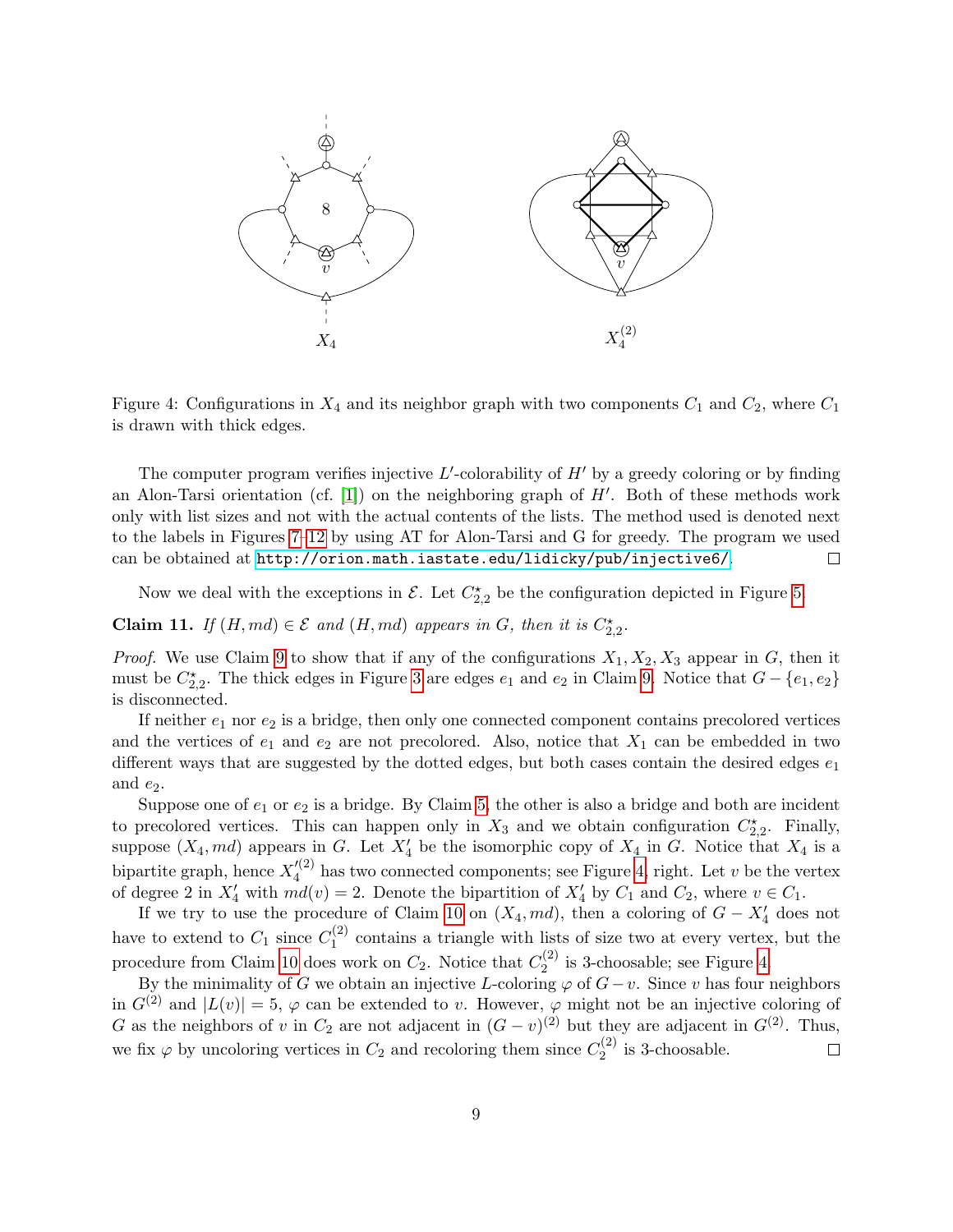

<span id="page-9-0"></span>Figure 5: A non-reducible configuration  $C_{2,2}^{\star}$  obtained from  $C_{2,2}$ . Black vertices are in  $\mathcal{P}$  and the white vertices are in  $G - \mathcal{P}$ . The vertex v is a bad vertex and F is the outer face. The face F is not actually drawn as the outer face in order to show correspondence with  $X_3$  in Figure [3.](#page-7-0)

#### 3.3 Discharging Argument

Recall that G is a minimum counterexaple to Theorem [2.](#page-1-1) Hence G is a plane graph with maximum degree at most 3 and girth at least 6. In Section [3.2](#page-6-1) we showed that G cannot contain any of the reducible configurations listed in Figures [7–](#page-10-0)[12.](#page-15-0) Moreover, G contains at most two precolored paths, whose vertices are denoted by P. Recall  $|\mathcal{P}| \leq 6$ . Also, all precolored vertices are part of the outer face F.

For each vertex  $v \in V(G) - \mathcal{P}$  and each face  $f \in F(G) - \{F\}$ , define initial charges  $\mu_0(v) =$  $2\text{deg}(v) - 6$  and  $\mu_0(f) = \ell(f) - 6$ . For precolored vertices v, define  $\mu_0(v) = 0$  and for F define  $\mu_0(F) = \ell(F) - 5 - |\mathcal{P}|$ . Let  $\mathcal{P}_1$  be the precolored vertices of degree one. Recall that  $|\mathcal{P}_1| = \frac{2}{3}$  $\frac{2}{3}|\mathcal{P}| \leq 4.$ By using Euler's formula [1](#page-9-1) and

<span id="page-9-2"></span><span id="page-9-1"></span>
$$
\sum_{v \in V(G)} \deg(v) = 2|E| = \sum_{f \in F(G)} \ell(f),
$$

we show that the sum of all charges is negative.

$$
|V(G)| + |F(G)| = |E(G)| + 2
$$
\n
$$
4|E(G)| - 6|V(G)| + 2|E(G)| - 6|F(G)| = -12
$$
\n
$$
\sum_{v \in V(G)} (2 \deg(v) - 6) + \sum_{f \in F(G)} (\ell(f) - 6) = -12
$$
\n
$$
\sum_{v \in V(G)} \mu_0(v) + \sum_{f \in F(G)} \mu_0(f) - 4|P_1| + |P| - 1 = -12
$$
\n
$$
\sum_{v \in V(G)} \mu_0(v) + \sum_{f \in F(G)} \mu_0(f) \le -1
$$
\n(2)

We sequentially apply the following four discharging rules; see Figure [6](#page-10-1) for an illustration.

Let v be a 2-vertex and let  $f_1$  and  $f_2$  be the faces incident to v.

(R1) If  $\ell(f_1) = 6$  and  $\ell(f_2) \ge 8$ , v pulls charge 2 from  $f_2$ .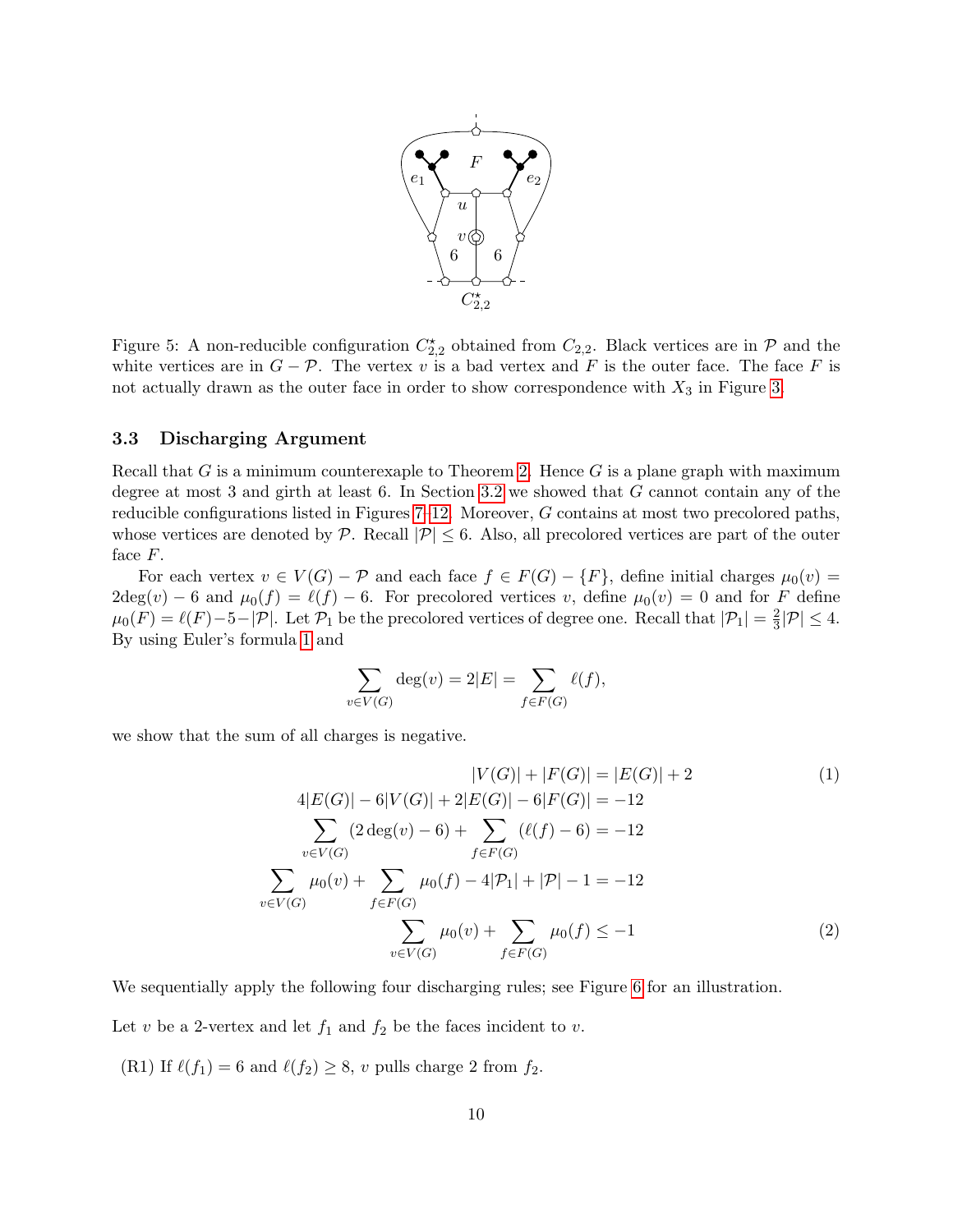(R2) If  $\ell(f_1) \ge 7$  and  $\ell(f_2) \ge 7$ , v pulls charge 1 from  $f_1$  and from  $f_2$ . (R3) If  $\ell(f_1) = 6$  and  $\ell(f_2) = 7$ , v pulls charge 1 from  $f_2$ .



<span id="page-10-1"></span>Figure 6: Rules  $(R1)$ – $(R4)$ .

Let  $\mu_i$  be the charge after applying rules (R1) to (Ri) for  $i \in \{3, 5\}$ . Let  $f_3$  be a face such that v (defined above) is a nearby vertex of  $f_3$ . Recall F is the outer face.

(R4) If  $\mu_3(v) = -1$  and  $\ell(f_3) \ge 7$ , v pulls charge 1 from  $f_3$ .

(R5) If  $\mu_3(v) = -2$ , v pulls charge 2 from F.

Notice rules (R4) and (R5) apply only if v is incident to at least one 6-face. A 2-vertex u is needy if  $\mu_3(u) = -1$ . A 2-vertex u is bad if  $\mu_3(u) = -2$ .

Now we show that all vertices and faces in the minimal counterexample have nonnegative final charge  $\mu_5$ , providing our contradiction with [\(2\)](#page-9-2). Note that 3-vertices and 6-faces begin with charge 0 and never lose any charge due to the discharging rules, thus they end with nonnegative charge. By Claim [3,](#page-3-1) none of the precolored vertices have degree 2. Since precolored vertices begin with charge 0 and they are not affected by any of the discharging rules, their final charge is 0.

By Claim [7,](#page-5-1) the minimum vertex degree of  $G - P$  is 2.



<span id="page-10-0"></span>Figure 7: Configurations around a 2-vertex, where  $C_{2,1}$  is reducible and  $C_{2,2}$  is reducible except for the special case  $C_{2,2}^{\star}$  depicted in Figure [5.](#page-9-0)

Let v be a 2-vertex with neighbors  $v_1$  and  $v_2$ . Note the reducible configurations in Figure [7.](#page-10-0) The minimum distance between 2-vertices must be at least 4 by Claim [4.](#page-3-0) Hence  $v_1$  and  $v_2$  must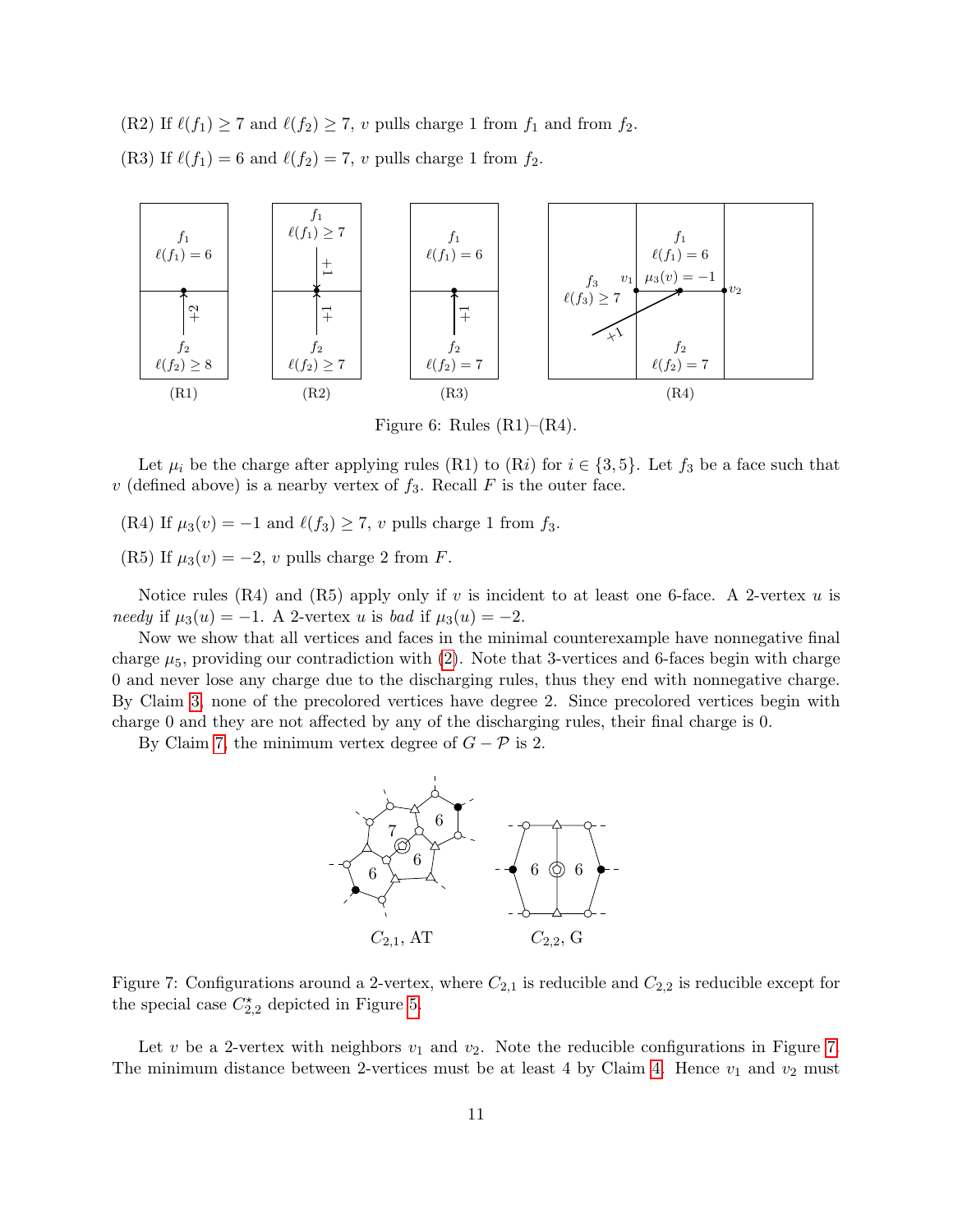| r.            |            |  |  |  |
|---------------|------------|--|--|--|
| I             |            |  |  |  |
| $\max  N(f) $ | $1\quad 3$ |  |  |  |

<span id="page-11-0"></span>Table 3: Maximum number of nearby vertices of f when  $\ell(f)$  and  $|I(f)|$  are fixed.

be 3-vertices. Let  $f_1$  and  $f_2$  be the faces incident to v. Since v begins with charge  $\mu_0(v) = -2$ , we must show that it receives charge at least 2 during discharging. If  $\ell(f_1) \geq 7$  and  $\ell(f_2) \geq 7$ , then v receives charge at least 1 from each face by (R2), resulting in  $\mu_3(v) = \mu_5(v) = 0$ . Assume then that  $\ell(f_1) = 6$ .

- If  $\ell(f_2) \ge 8$ , then v receives charge 2 from  $f_2$  by (R1), resulting in  $\mu_3(v) = \mu_5(v) = 0$ .
- If  $\ell(f_2) = 7$ , then v receives charge 1 from  $f_2$  by (R3). This gives  $\mu_3(v) = -1$  and v is a needy vertex. Let  $f_3$  and  $f_4$  be the faces incident to  $v_1$  and  $v_2$ , respectively, that are not incident to v. If  $\max\{\ell(f_3), \ell(f_4)\} \geq 7$ , then v receives an additional 1 charge by (R4). This results in  $\mu_5(v) \geq 0$ . The case  $\ell(f_3) = \ell(f_4) = 6$  cannot happen, otherwise G would contain the reducible configuration  $C_{2,1}$ .
- If  $\ell(f_2) = 6$ , then  $\mu_3(v) = -2$  and v receives charge 2 from F by (R5). Notice that G contains the configuration  $C_{2,2}$  and the only possibility for  $C_{2,2}$  is  $C_{2,2}^{\star}$  from Figure [5](#page-9-0) by Claim [11.](#page-8-1) Observe that there is at most one bad vertex  $v$  in  $G$ . Indeed, a neighbor  $u$  of a bad vertex is in F and both neighbors of u in F have neighbors in P. Since G has girth 6, there can be at most one such vertex  $u$ ; see Figure [5.](#page-9-0)

Hence, every 2-vertex has a nonnegative final charge.

Let f be a face. Due to the minimum distance between 2-vertices, f can be incident to at most  $\ell(f)$  $\frac{f(f)}{4}$  2-vertices. The minimum distance restriction also limits the number of 2-vertices that are nearby  $f$ , as shown in Table [3.](#page-11-0) Note that this table only takes the minimum distance restriction into consideration and not any other reducible configurations. For each of the possible configurations in the table, we argue that  $f$  will either contain a reducible configuration or have nonnegative final charge. The case  $\ell(f) \geq 11$  will be handled separately.

If  $|\mathcal{P}| \geq 1$ , then  $\ell(F) \geq 12$  and F is included in the case  $\ell(f) \geq 11$ . If there are no precolored vertices,  $F$  is treated as any other face of  $G$ .

We distinguish the case based on  $\ell(f)$ . We also include charts to summarize the results based on the length of the face. Each cell will contain the argument for why the configuration is reducible, has a nonnegative final charge, denoted EC, or fails to meet the distance requirement, denoted DR.

- Suppose that  $\ell(f) = 6$ . We have  $\mu_0(f) = 0 = \mu_5(f)$  since f does not send or receive any charge. Hence, if  $\ell(f) = 6$ , then f has nonnegative final charge.
- Suppose that  $\ell(f) = 7$ ;  $\mu_0(f) = 1$ , and note the reducible configurations in Figure [8.](#page-12-0) Since f begins with charge  $\mu_0(f) = 1$ , we must show that it loses charge at most 1.

Suppose that f is incident to one 2-vertex v. By configuration  $C_{7,1}$ , f cannot have a nearby 2-vertex. If f has no nearby 2-vertices, then it only loses charge 1 to v by  $(R2)$  or  $(R3)$ , thus  $\mu_5(f) \geq 0.$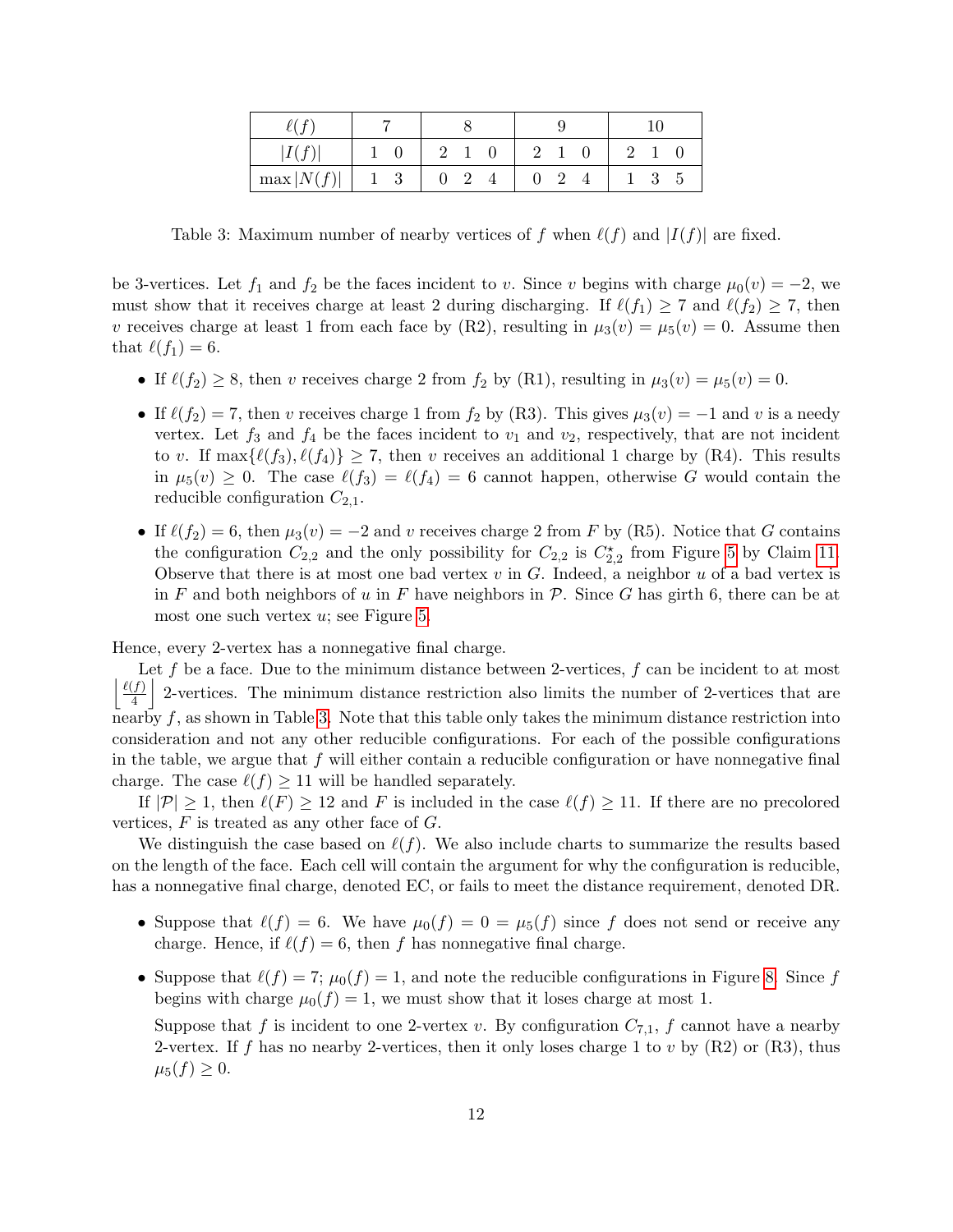

<span id="page-12-0"></span>Figure 8: Reducible configurations around a 7-face.

Suppose that  $f$  is not incident to any 2-vertex. We show that at most one nearby 2-vertex of f is needy. Suppose for contradiction that  $v_1$  and  $v_2$  are two nearby vertices and both are needy. Since they are needy, each must be in a 6-face. If they are distance 5 apart, G contains  $C_{7,2}$  or  $C_{7,3}$ , which is a contradiction. If they are distance 4 apart, G contains  $C_{7,4}$ or  $C_{7,5}$ , which is a contradiction. Hence f is incident to at most one needy vertex. Therefore, (R4) applies to f at most once. Hence, if  $\ell(f) = 7$ , then f has nonnegative final charge.

| $\ell(f)=7$ |    |  |                                                                  |             |  |  |  |
|-------------|----|--|------------------------------------------------------------------|-------------|--|--|--|
| I(f) / N(f) |    |  |                                                                  |             |  |  |  |
|             |    |  | $\text{EC}$   $\text{EC}$   $C_{7,3}, C_{7,4}, C_{7,5}, C_{7,6}$ | $ C_{7,2} $ |  |  |  |
|             | EC |  | DR                                                               |             |  |  |  |

• Suppose that  $\ell(f) = 8$ ;  $\mu_0(f) = 2$ , and note the reducible configurations in Figure [9.](#page-13-0) By configuration  $C_{8,1}$ ,  $f$  cannot be incident to two 2-vertices.

Suppose that f is incident to one 2-vertex. By configuration  $C_{8,2}$ , f cannot have two nearby vertices. If  $f$  has one nearby 2-vertex, the distance between the incident 2-vertex and the nearby 2-vertex must be either 4 or 5, but by configuration  $C_{8,3}$ , this distance cannot be 5. If the incident 2-vertex and the nearby 2-vertex are distance 4 apart, then by  $C_{8,4}$  and  $C_{8,5}$  the nearby 2-vertex is not needy. Hence  $(R4)$  does not apply to f and f only loses at most charge 2 to the incident 2-vertex by  $(R1)$  or  $(R2)$ . Therefore, the final charge of f is nonnegative.

Suppose that f is not incident to any 2-vertex. By configuration  $C_{8,6}$ , f cannot have four nearby 2-vertices. If f has three nearby 2-vertices, then they are configured in one of the two ways shown in Figure [10.](#page-13-1) By configuration  $C_{8,7}$ , f cannot have the configuration in Figure [10\(a\).](#page-13-2) If f has the configuration in Figure [10\(b\),](#page-13-3) then by  $C_{8,8}$  and  $C_{8,9}$ , neither  $v_1$ nor  $v_3$  is needy, thus f loses charge at most 1 to  $v_3$  by (R4). If f has fewer than three nearby 2-vertices, then it loses charge at most 2: 1 to each nearby 2-vertex by (R4). Hence, if  $\ell(f) = 8$ , then f has nonnegative final charge.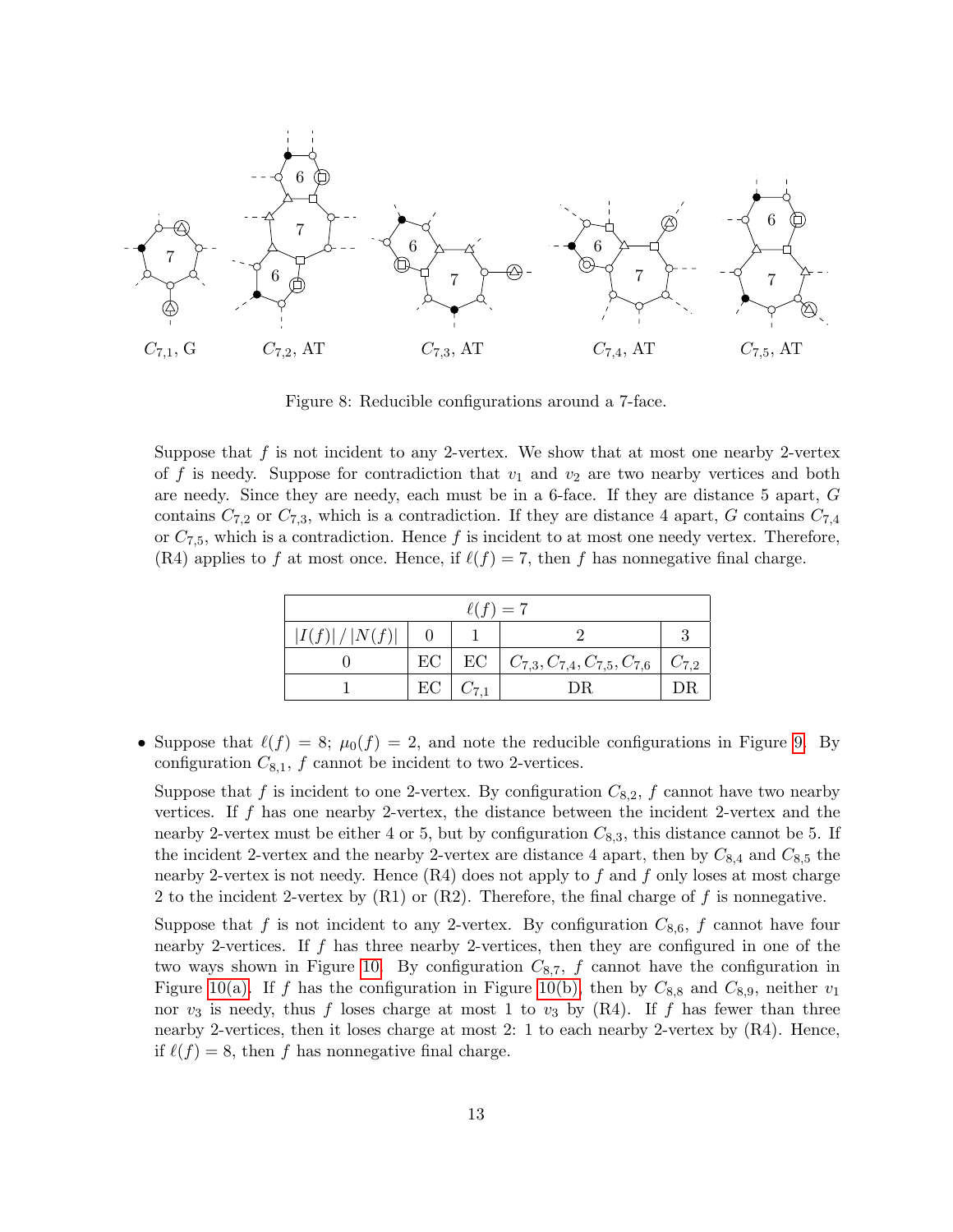

<span id="page-13-0"></span>Figure 9: Reducible configurations around an 8-face.

<span id="page-13-2"></span>

<span id="page-13-3"></span><span id="page-13-1"></span>Figure 10: Two configurations of an 8-face  $f$  with three nearby 2-vertices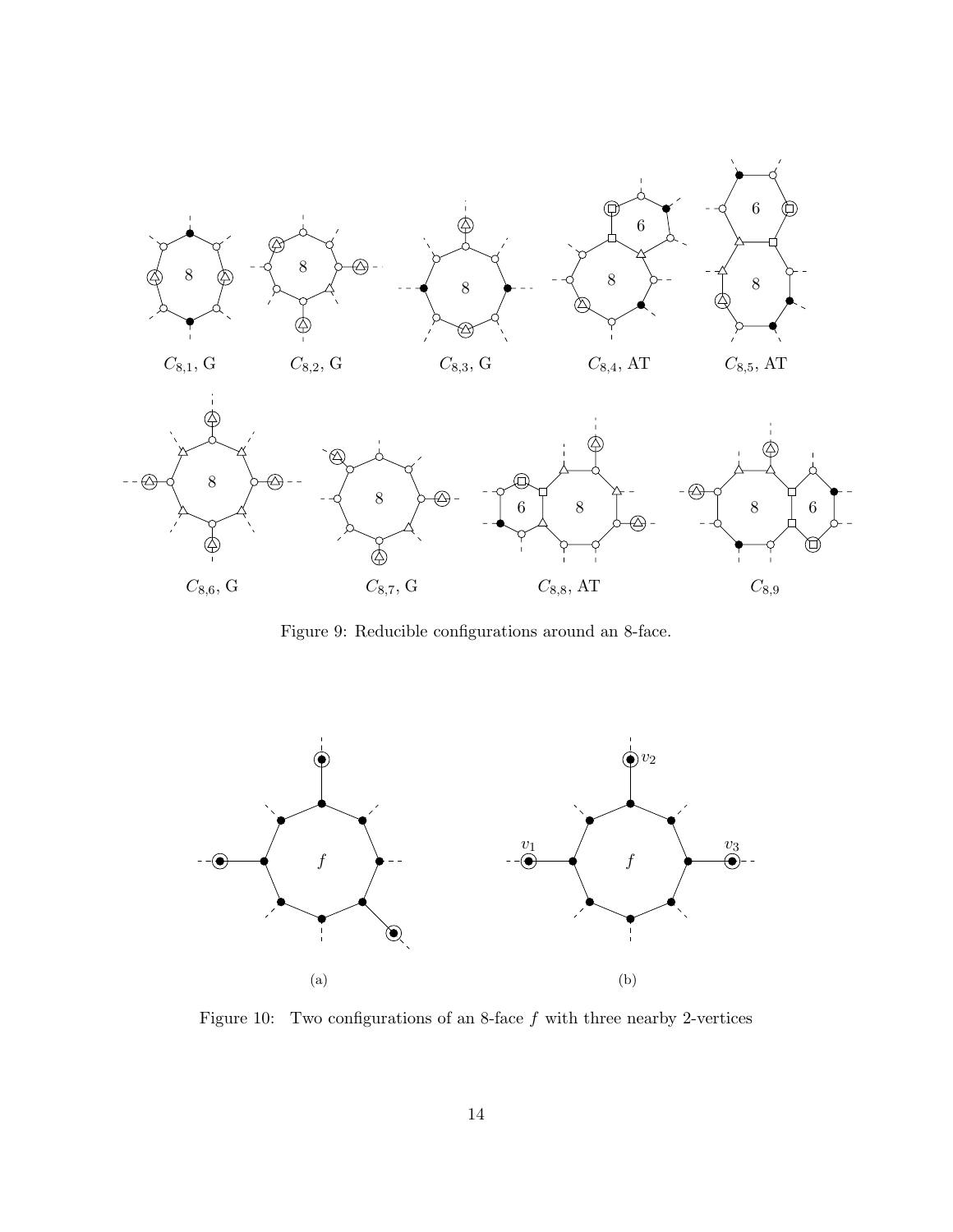

<span id="page-14-0"></span>Figure 11: Reducible configurations around a 9-face.

| $\ell(f)=8$ |        |                             |           |                             |           |  |  |  |
|-------------|--------|-----------------------------|-----------|-----------------------------|-----------|--|--|--|
| I(f) / N(f) |        |                             | 9         |                             |           |  |  |  |
|             | EC     | EС                          | EC        | $C_{8,7}, C_{8,8}, C_{8,9}$ | $C_{8,6}$ |  |  |  |
|             | EC     | $C_{8,3}, C_{8,4}, C_{8,5}$ | $C_{8,2}$ | DR                          | DR        |  |  |  |
|             | $-8.1$ | DR                          | DR.       | DR                          |           |  |  |  |

• Suppose that  $\ell(f) = 9$ ;  $\mu_0(f) = 3$ , and note the reducible configurations in Figure [11.](#page-14-0)

If f is incident to two 2-vertices  $v_1$  and  $v_2$ , then by configuration  $C_{9,1}$  neither  $v_1$  nor  $v_2$  can be incident to a 6-face, thus f only loses charge 1 to each 2-vertex by  $(R2)$ . By Claim [4,](#page-3-0) f does not have any nearby vertices. Hence the final charge of  $f$  is nonnegative.

Suppose that f is incident to one 2-vertex. By configurations  $C_{9,2}$  and  $C_{9,3}$ , f cannot have two nearby 2-vertices. Since  $f$  has at most one 2-vertex  $v$ , it loses charge at most 3; at most 2 to the incident 2-vertex by  $(R1)$  and at most 1 to v by  $(R4)$ . Hence, if f is incident to one 2-vertex, its final charge is nonnegative.

Suppose that f is not incident to any 2-vertex. By configuration  $C_{9,4}$ , f cannot have four nearby 2-vertices. If f has at most three nearby 2-vertices, then it loses charge at most 3: at most 1 to each nearby 2-vertex by (R4). Hence, if  $\ell(f) = 9$ , then f has nonnegative final charge.

| $\ell(f)=9$       |           |    |                    |    |           |  |  |  |
|-------------------|-----------|----|--------------------|----|-----------|--|--|--|
| I(f) / N(f) <br>3 |           |    |                    |    |           |  |  |  |
|                   | EC        | EC | EC                 | EC | $C_{9,4}$ |  |  |  |
|                   | EC        | EC | $C_{9,2}, C_{9,3}$ | DR | DR        |  |  |  |
|                   | $C_{9,1}$ | DR | DR                 | DR | DR        |  |  |  |

• Suppose that  $\ell(f) = 10$ ;  $\mu_0(f) = 4$ , and note the reducible configurations in Figure [12.](#page-15-0) If f is incident to two 2-vertices, then by configuration  $C_{10,1}$ , f has no nearby 2-vertices. Hence f twice loses charge at most 2 by  $(R1)$  or  $(R2)$ . Hence the final charge of f is nonnegative.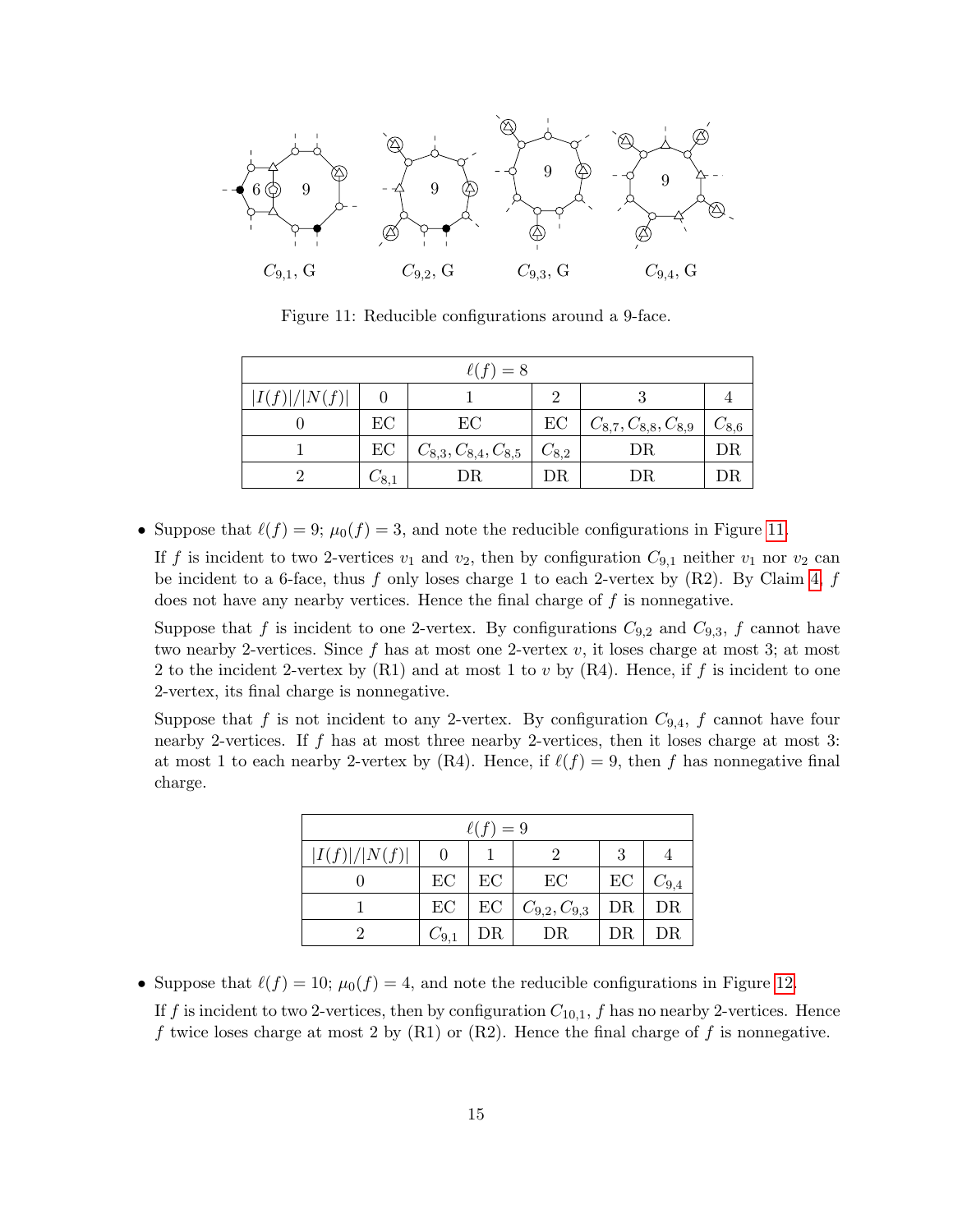

<span id="page-15-0"></span>Figure 12: Reducible configurations around a 10-face.

Suppose that f is incident to one 2-vertex. By configuration  $C_{10,2}$ , f can have at most two nearby 2-vertices. Hence f loses at most charge 2 by  $(R1)$  or  $(R2)$  once and loses at most twice charge 1 by  $(R4)$ . Hence the final charge of f is nonnegative.

Suppose that f is not incident to any 2-vertex. By configuration  $C_{10,3}$ , f cannot have five nearby 2-vertices. Hence f loses at most four times charge 1 by (R4). Hence, if  $\ell(f) = 9$ , then f has nonnegative final charge.

| $\ell(f)=10$                |    |            |    |            |    |            |  |  |
|-----------------------------|----|------------|----|------------|----|------------|--|--|
| I(f) / N(f) <br>2<br>3<br>5 |    |            |    |            |    |            |  |  |
|                             | EC | EC         | EC | EC         | EC | $C_{10,3}$ |  |  |
|                             | EC | EC         | EC | $C_{10,2}$ | DR | DR         |  |  |
| 2                           | EC | $C_{10,1}$ | DR | DR         | DR | DR         |  |  |

• Suppose that  $\ell(f) \geq 11$ . We define sets of edges that are close to 2-vertices. For every 2-vertex  $u$ , define

$$
W_u = \{ e \in E(G) : \exists v \in N_G(u), v \in e \}.
$$

If  $u \in I(f)$  then  $|W_u \cap f| \geq 4$ . Similarly if  $v \in N(f)$ , then  $|W_v \cap f| \geq 2$  as seen in Figure [13.](#page-16-0) By Claim [4,](#page-3-0)  $W_u \cap W_v = \emptyset$  for any two distinct 2-vertices u and v. Hence  $\ell(f) \geq$  $4|I(f)| + 2|N(f)|$ . Every vertex in  $I(f)$  receives charge at most 2 by (R1) and each vertex in  $N(f)$  receives charge at most 1 by (R4).

If  $f$  is not the outer face, we show that the final charge of  $f$  is nonnegative as follows:

$$
\mu_5(f) \ge \mu_0(f) - 2|I(f)| - |N(f)| = \ell(f) - 6 - 2|I(f)| - |N(f)|
$$
  
\n
$$
\ge \left( \left\lceil \frac{\ell(f)}{2} \right\rceil - 6 \right) + \left( \left\lfloor \frac{\ell(f)}{2} \right\rfloor - 2|I(f)| - |N(f)| \right) \ge 0.
$$

If f is the outer face F, we need a slightly better estimate. Notice that  $F - \mathcal{P}$  is a cycle of length  $\ell(F) - 2|\mathcal{P}|$ . Let B be the set of bad vertices in G. Recall (R5) applies only to bad vertices. Notice  $\ell(F)-2|\mathcal{P}| \geq 4|I(f)|+2|N(f)|$ . Rules (R1), (R2), (R4), and (R5) may apply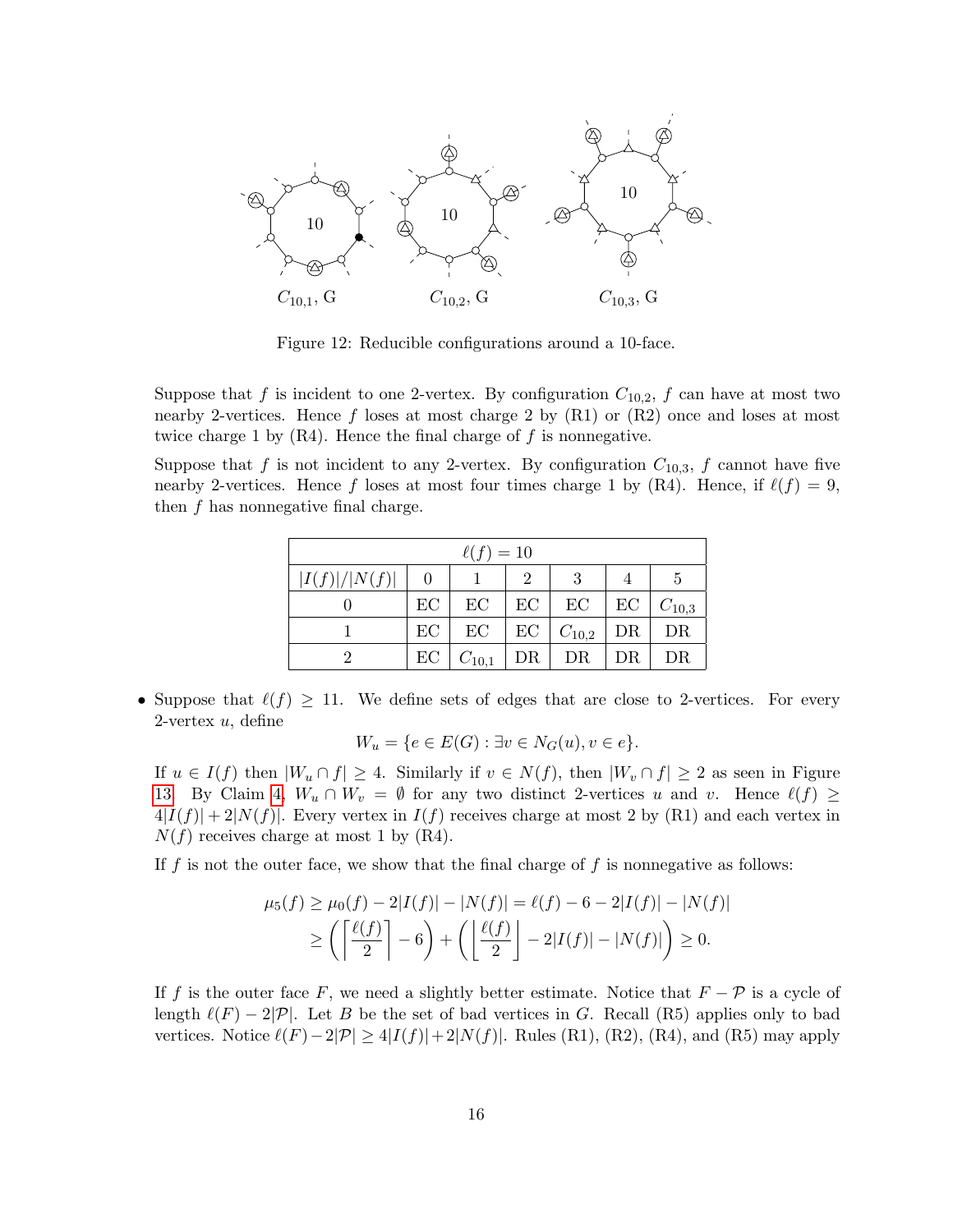and the computation of the final charge is

$$
\mu_5(F) \ge \mu_0(F) - 2|I(F)| - |N(F)| - |B| = \ell(F) - 5 - |\mathcal{P}| - 2|I(F)| - |N(F)| - |B|
$$
  
\n
$$
\ge \left( \left\lceil \frac{\ell(F)}{2} \right\rceil - 5 - |B| \right) + \left( \left\lfloor \frac{\ell(F)}{2} \right\rfloor - |\mathcal{P}| - 2|I(F)| - |N(F)| \right) \ge 0.
$$

Observe that  $C_{2,2}^{\star}$  can appear only once in G, so  $|B| \leq 1$ . Hence, if  $\ell(f) \geq 11$ , then f has a nonnegative final charge.



<span id="page-16-0"></span>Figure 13: Edges on face f in  $W_u$  and  $W_v$ .

We conclude that  $\sum_{v \in V(G)} \mu_0(v) + \sum_{f \in F(G)} \mu_0(f) \ge 0$ , which is a contradiction with [\(2\)](#page-9-2). This concludes the proof of Theorem [2.](#page-1-1)

## 4 Conclusion and Future Work

In this paper, we have shown through the method of discharging that subcubic planar graphs with girth at least 6 are injectively 5-choosable. This result improves several known bounds on the injective chromatic number and injective choosability in particular cases. However, it leaves the most interesting conjecture about injective 5-coloring of planar graphs open.

Conjecture 12 (Chen, Hahn, Raspaud and Wang [\[5\]](#page-17-3)). If a planar graph G has  $\Delta(G) = 3$ , then  $\chi_i(G) \leq 5.$ 

We believe it might be possible to answer the following question in the affirmative.

Question 13. Is there a planar graph G with  $\Delta(G) = 4$ ,  $g(G) \geq 6$ , and  $\chi_i^{\ell}(G) = 6$ ?

We are not aware of counterexamples to the following problems, which are closely related to our result.

**Problem 14.** If a planar graph G has  $\Delta(G) = 4$  and  $g(G) \ge 6$ , then  $\chi_i^{\ell}(G) \le 6$ .

**Problem 15.** If a planar graph G has  $\Delta(G) = 3$  and  $g(G) \ge 5$ , then  $\chi_i^{\ell}(G) \le 5$ .

Note that these conjectures on injective choosability are analogous to the conjecture on injective colorability of Lužar and Skrekovski, without requiring a girth restriction [\[15\]](#page-17-15).

# Acknowledgements

We gratefully acknowledge financial support for this research from the following grants and organizations: NSF-DMS Grants 1604458, 1604773, 1604697 and 1603823 (all authors), NSF 1450681 (B. Brimkov), NSF DMS-1600390 (B. Lidický).